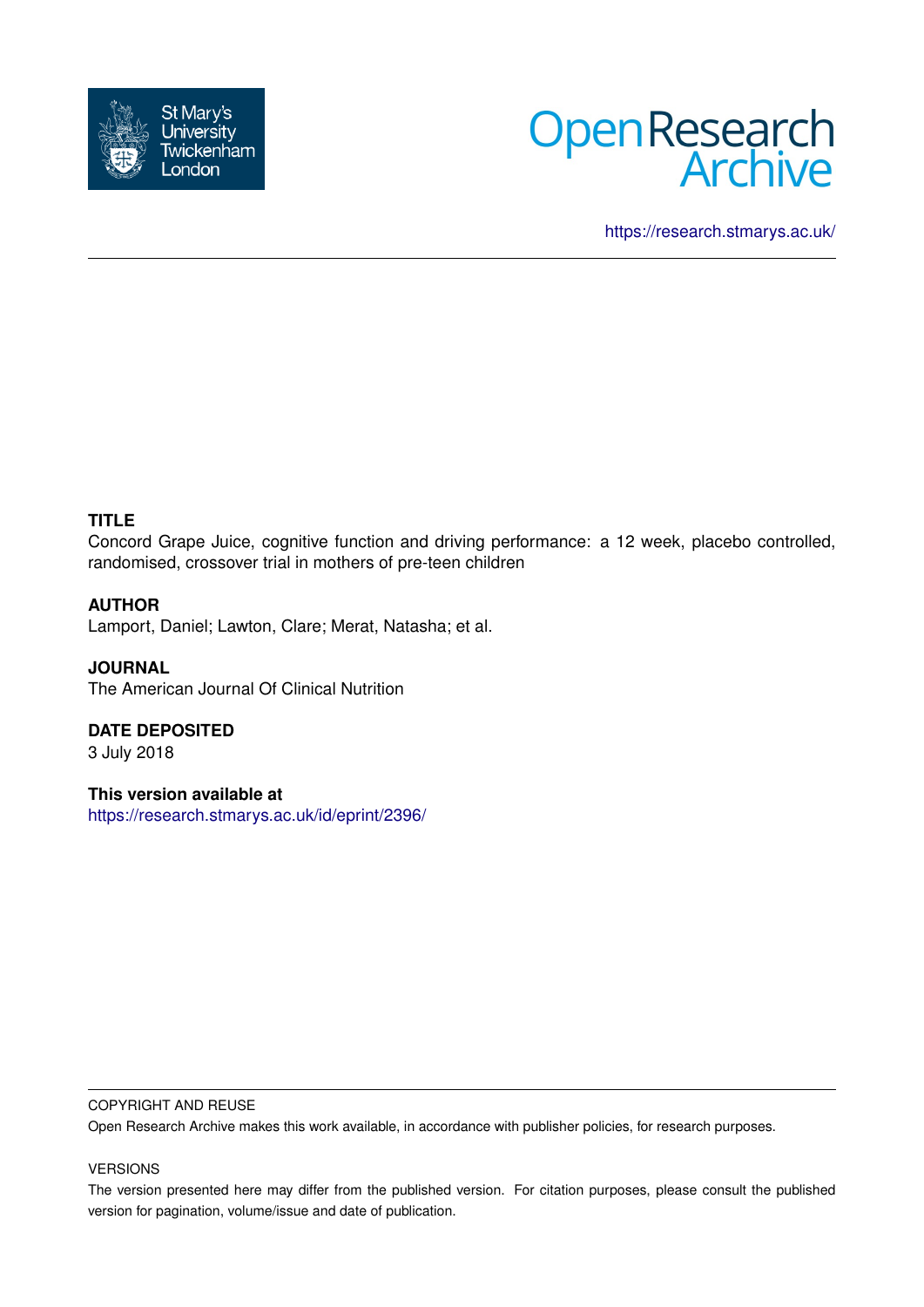| $\mathbf{1}$   | Concord Grape Juice, cognitive function and driving performance: a 12 week, placebo     |
|----------------|-----------------------------------------------------------------------------------------|
| $\overline{2}$ | controlled, randomised, crossover trial in mothers of pre-teen children                 |
| 3              | Daniel J Lamport, Clare L Lawton, Natasha Merat, Hamish Jamson, Kyriaki Myrissa, Denise |
| 4              | Hofman, Helen K Chadwick, Frits Quadt, JoLynne D Wightman, Louise Dye                   |
| 5              | School of Psychology, University of Leeds, UK (DL, CL, KM, DH, HC, LD)                  |
| 6              | Institute for Transport Studies, University of Leeds, UK (NM, HJ)                       |
| 7              | Quadt Consultancy B.V., Schiedam, The Netherlands (FQ)                                  |
| 8              | Welch Foods Inc. Concord, MA, USA. (JW)                                                 |
| 9              | Corresponding author: Professor Louise Dye                                              |
| 10             | email: <i>l.dye@leeds.ac.uk, phone:</i> +44 113 3435707                                 |
| 11             | Reprints will not be available from the author                                          |
| 12             | This research was funded by Welch Foods Inc. Concord, MA, USA                           |
| 13             | Running head: Grape juice and cognitive function: an RCT                                |
| 14             | Clinicaltrials.gov identifier: NCT01411631                                              |
| 15             | Abbreviations: CGJ Concord grape juice; MCI mild cognitive impairment; CREB cAMP-       |
| 16             | response element-binding protein; BDNF brain derived neurotrophic factor; VVLT Visual   |
| 17             | Verbal Learning Test; VSLT Visual Spatial Learning Test; RVIP Rapid Visual Information  |
| 18             | Processing; TOH Tower of Hanoi; SDLP standard deviation of lane position; TtLC time to  |
| 19             | line crossing; STREV steering reversal rate; HFS high frequency component of steering   |
| 20             | Names for PubMed indexing: Lamport, Lawton, Merat, Jamson, Myrissa, Hofman,             |
| 21             | Chadwick, Quadt, Wightman, Dye                                                          |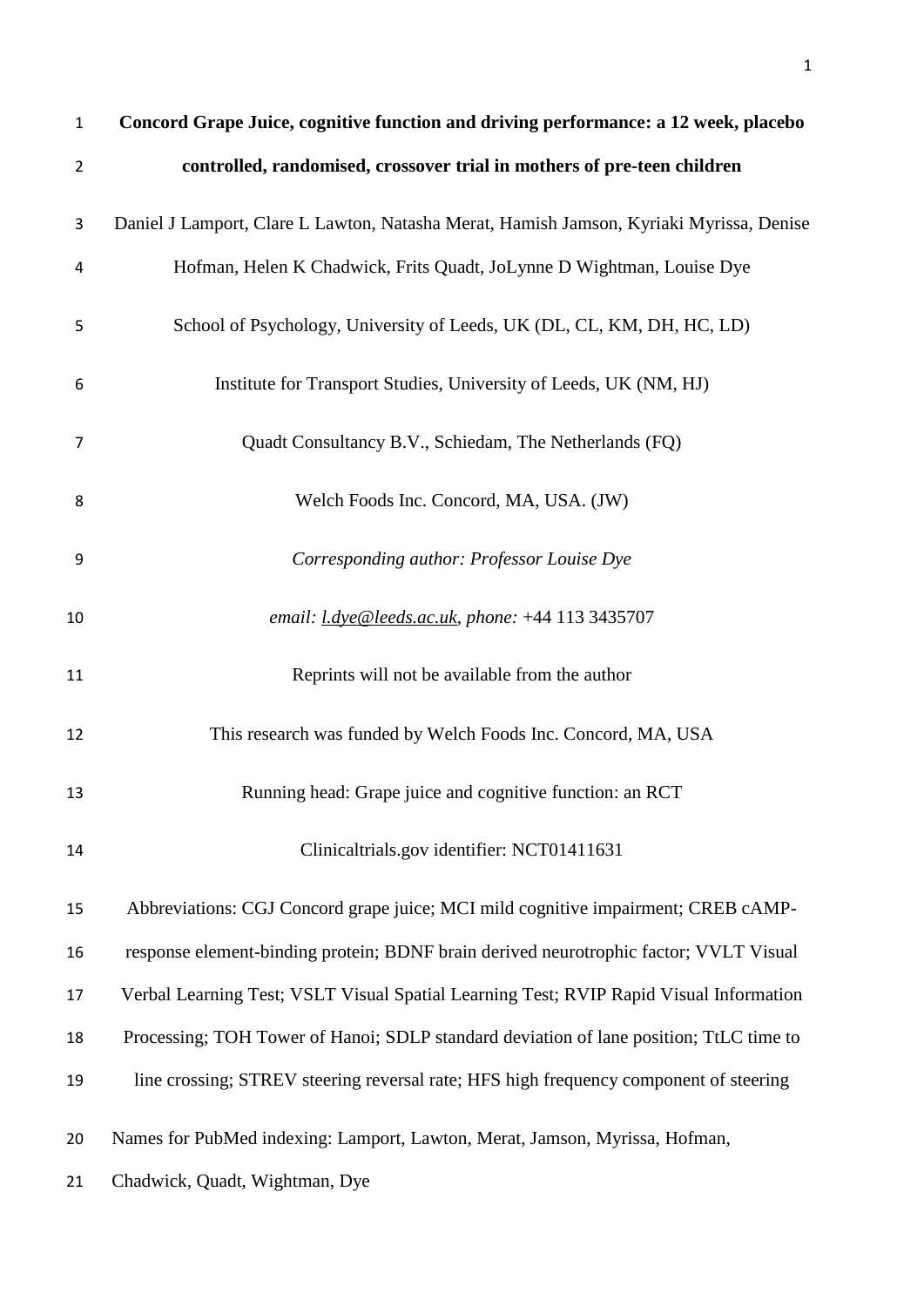#### **Abstract**

 Background: Daily consumption of Concord grape juice (CGJ) over three to four months has been shown to improve memory function in adults with mild cognitive impairment, and reduce blood pressure in hypertensive adults. These benefits are likely due to the high concentration of polyphenols in CGJ. Increased stress can impair cognitive function and elevate blood pressure. Thus we examined the potential beneficial effect of CGJ in individuals experiencing somewhat stressful demanding lifestyles. Objective: To examine the effects of twelve weeks' daily consumption of CGJ on cognitive function, driving performance, and blood pressure in healthy, middle-aged working mothers. Design: Twenty five healthy mothers of pre-teen children, aged 40-50 years, who were employed for > 30 hours/week consumed 12oz (355ml) CGJ (containing 777mg total polyphenols) or an energy, taste and appearance matched placebo daily for twelve weeks according to a randomised, crossover design with a four week washout. Verbal and spatial memory, executive function, attention, blood pressure and mood were assessed at baseline, six weeks and twelve weeks. Immediately following the cognitive battery, a subsample of seventeen females completed a driving performance assessment in the University of Leeds Driving Simulator. The twenty five minute driving task required participants to match the speed and direction of a lead vehicle.

 Results: Significant improvements in immediate spatial memory and driving performance were observed following CGJ relative to placebo. There was evidence of an enduring effect of CGJ such that participants who received CGJ in arm 1 maintained better performance in the placebo arm.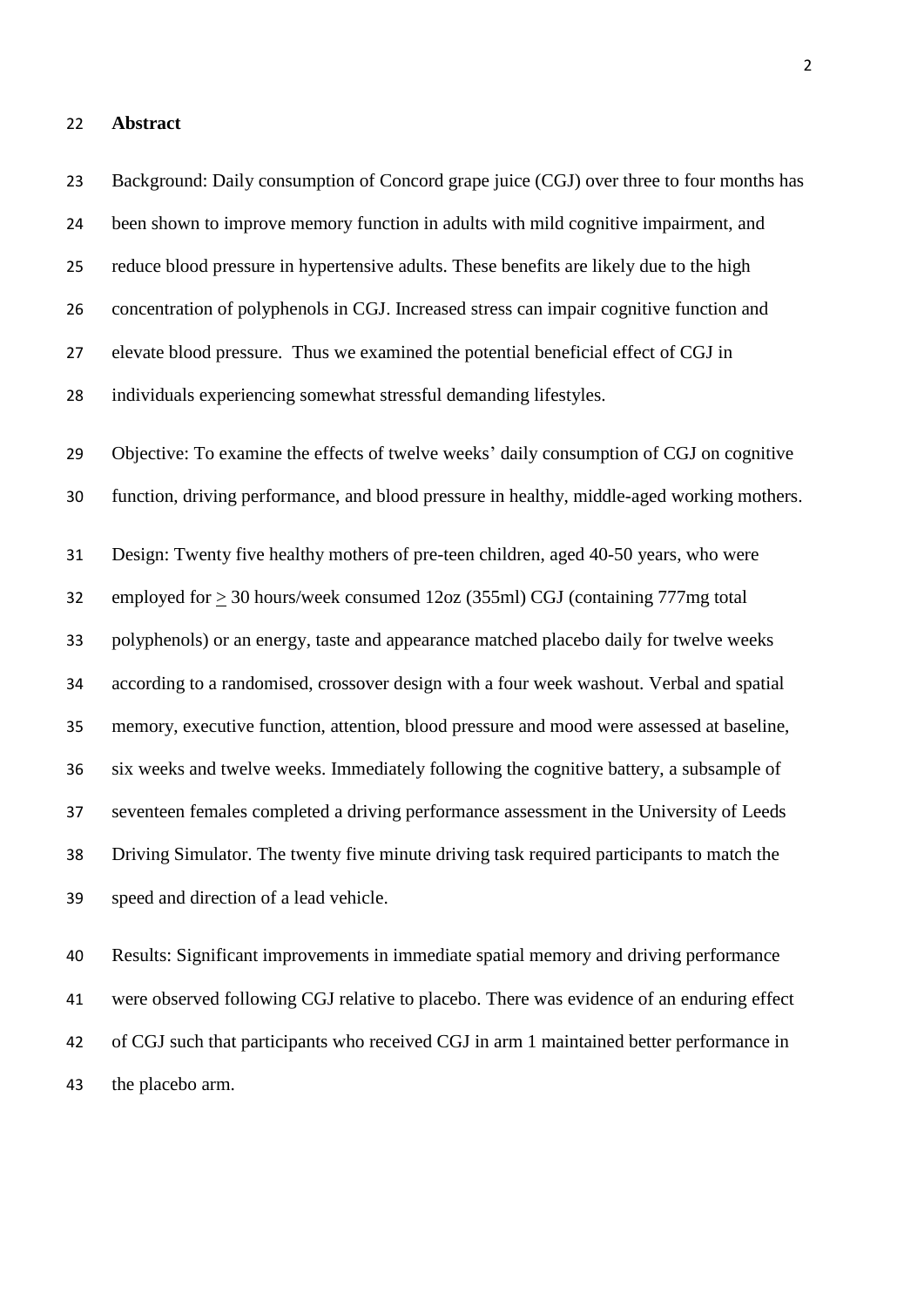Conclusions: Cognitive benefits associated with chronic consumption of flavonoid-rich grape juice are not exclusive to adults with mild cognitive impairment. Moreover, these cognitive benefits are apparent in complex everyday tasks such as driving. Effects may persist beyond cessation of flavonoid consumption and future studies should carefully consider the length of washout within crossover designs.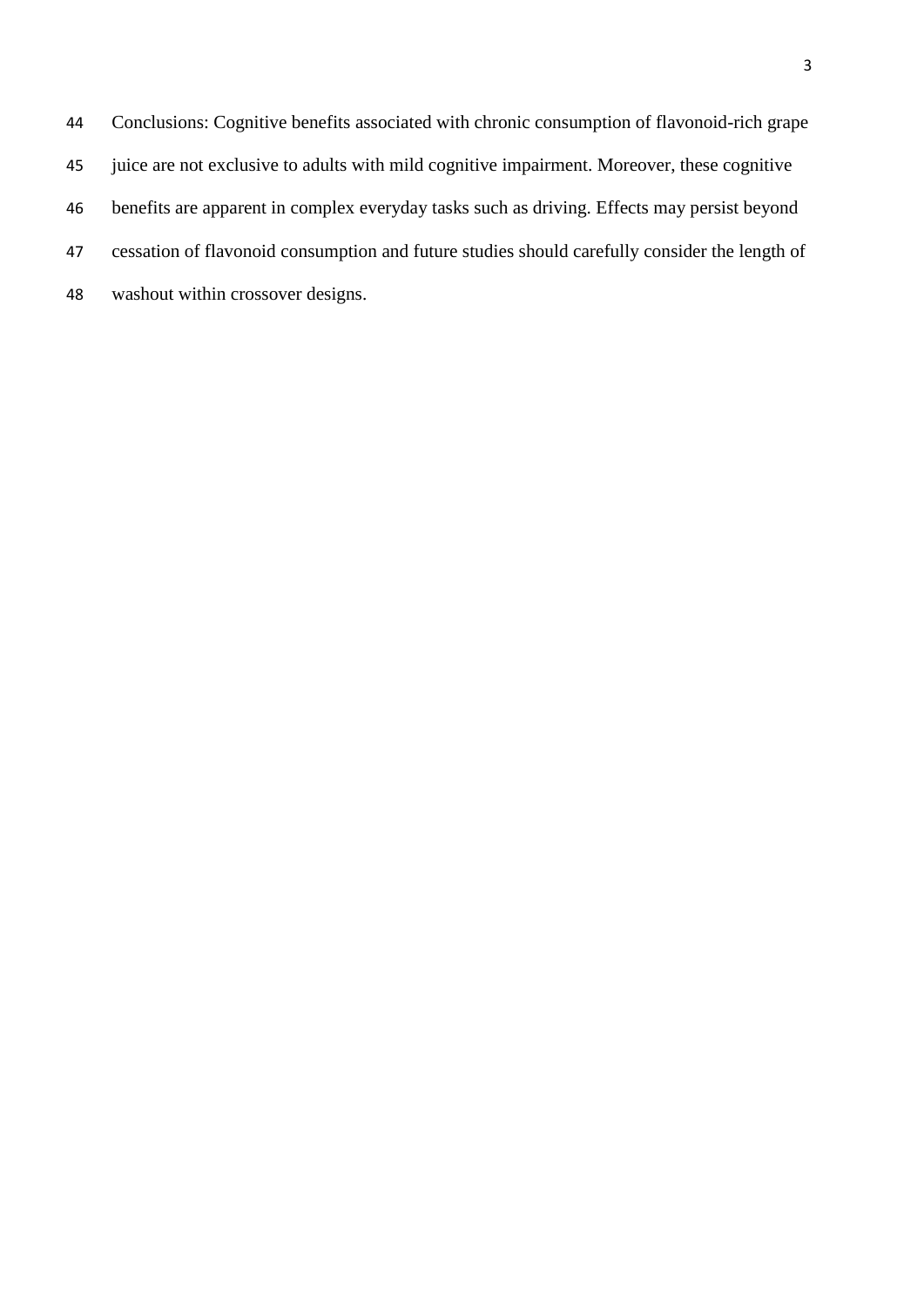#### **Introduction**

 Recent reviews have suggested consumption of polyphenol-rich foods and drinks such as grape juice, blueberries and cocoa are associated with cognitive benefits in humans [1]. Concord grape juice (CGJ) is a rich source of polyphenols, particularly flavonoids such as proanthocyanidins and anthocyanins, which have been postulated to positively affect cognitive function by a variety of mechanisms including inhibition of neuroinflammation [2] and inducing neurogenesis and synaptic plasticity [3]. Improved verbal learning and reduced semantic interference on memory tasks in older adults with mild cognitive impairment (MCI) were reported following daily consumption of CGJ for twelve weeks [4] and sixteen weeks [5]. Evidence for underlying mechanisms comes from blueberry supplementation studies in aged rats, where increased activation of cAMP-response element-binding protein (CREB), increased hippocampal levels of brain derived neurotrophic factor (BDNF) and an accompanying benefit to spatial working memory were observed following three to twelve weeks of supplementation [6]. Enhanced vascular physiology in the brain such as improved cerebral blood flow has been observed in humans following consumption of cocoa flavanols [7,8]. It is proposed that such effects are mediated by enhanced endothelial function and increased bioavailability of nitric oxide [9,10]. Increased activation in the right middle prefrontal and right superior parietal cortical regions using fMRI (functional magnetic resonance imaging) was observed in adults with MCI following CGJ consumption enhanced cerebral blood flow. Endothelial and nitric oxide pathways are implicated in the beneficial effects on cardiovascular outcomes induced by CGJ and other polyphenol rich foods and drinks [11,12].

 The allostatic load model describes how chronic stress, CVD and associated risk factors can lead to a cascade of physiological and psychological consequences, such as cognitive impairment [13-15]. Individuals experiencing elevated levels of daily stress may, therefore,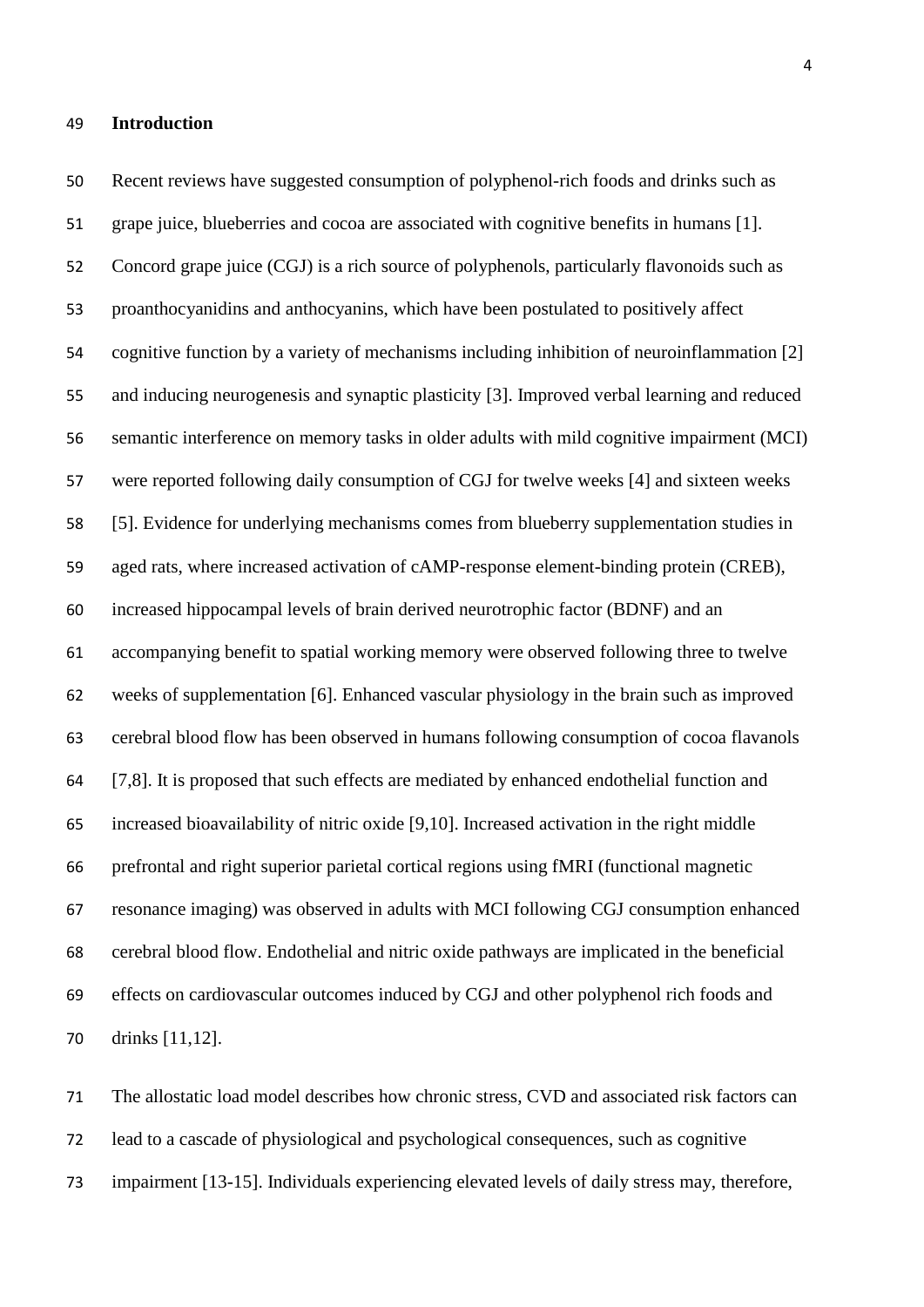be particularly responsive to the benefits of consuming polyphenol-rich foods and drinks such as CGJ, as supported by animal models [16]. We recruited a healthy cohort who reported experiencing a psychologically demanding and potentially stressful lifestyle, and thus might benefit from chronic polyphenol consumption; working mothers with pre-teen children. Whilst it is important to consider effects on specific cognitive domains reflecting particular neurological processes, the ecological validity; i.e. extent to which performance on a battery of cognitive tests is related to everyday cognitive tasks is also important [17]. Driving is a highly ecological behaviour requiring a multitude of complex processes encompassing all cognitive domains. Psychologically stressed individuals are more vulnerable to driving errors due to an overload of attentional resources [18]. It is, therefore, of interest to examine whether dietary polyphenol based interventions can affect performance on everyday tasks such as driving, which can be assessed in a controlled laboratory environment. This study examined performance on several cognitive domains shown to be sensitive to berry polyphenol consumption [1], in addition to longitudinal and lateral tracking tasks within an immersive driving environment using a state of the art driving simulator.

#### **Subjects and Methods**

## **Design**

 Concord grape juice (CGJ) or a placebo were consumed daily for twelve weeks according to a double-blind randomised crossover design. Previous data indicate that twelve weeks daily consumption of CGJ is a sufficient duration to detect cognitive benefits [4]. Participants were assigned to one of two orders (CGJ then placebo, or placebo then CGJ) according to a counterbalanced randomisation schedule prepared by an independent statistician. Outcome variables were assessed at three time points per arm: baseline (prior to drink consumption),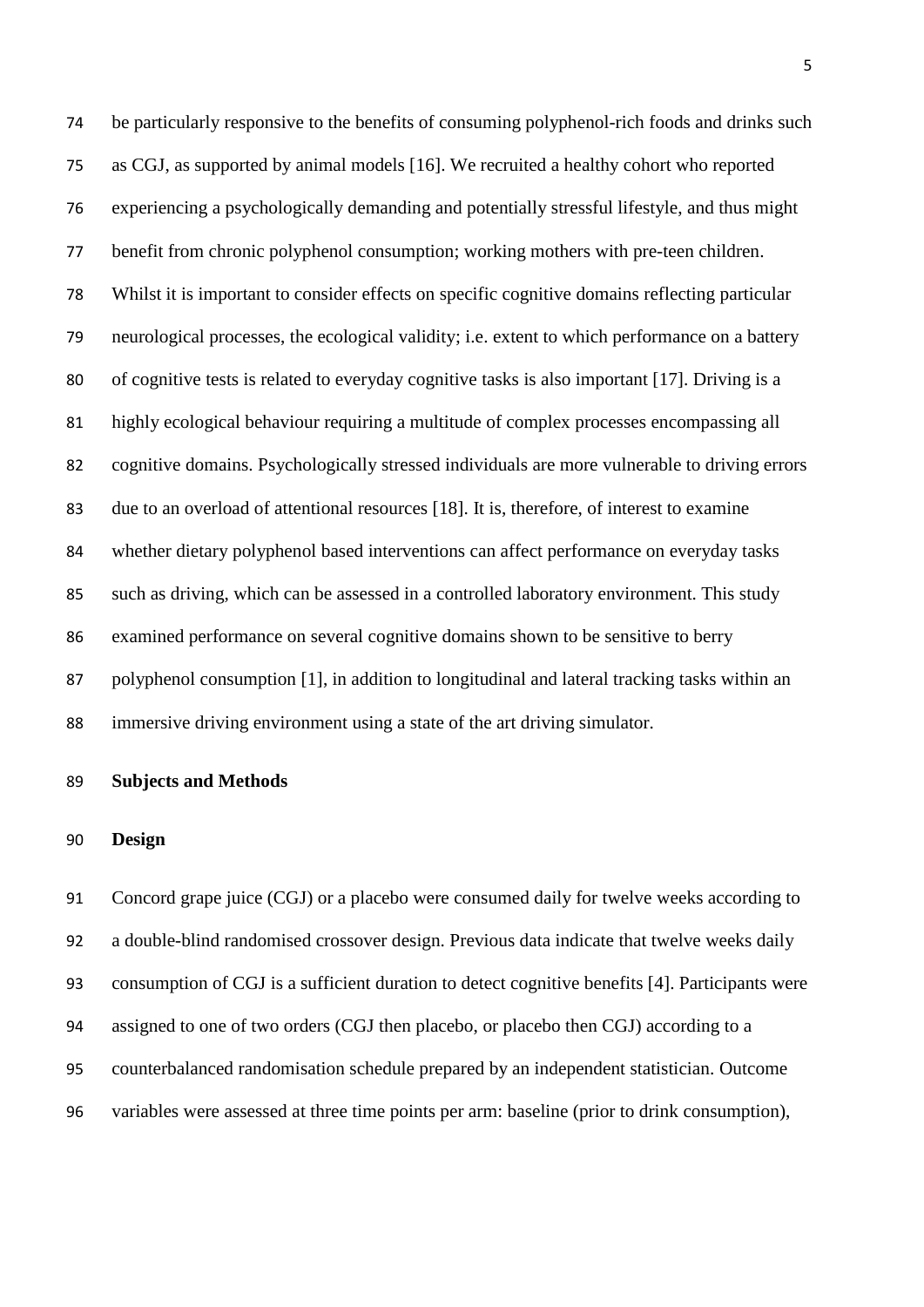six weeks (post daily consumption) and twelve weeks (post daily consumption). Each arm was separated by a four week washout.

#### **Treatment Drinks**

 The 12oz (355ml) daily servings of CGJ and placebo were matched for energy (233kcal), appearance, taste, volume (355mls), and carbohydrate content (59.5g) and all sugars (54g). The CGJ contained 777mg total polyphenolics as gallic acid equivalent per 355ml daily serving (167mg anthocyanins as malvidin equivalent and 334mg proanthocyanidins as catechin equivalent). No vitamin C was present in either CGJ or placebo. Total polyphenol concentration was determined by the Folin-Ciocalteu procedure [19]. Anthocyanins were determined by a spectrophotometric procedure [20]. Proanthocyanidins were determined by normal-phase, high-performance liquid chromatography after solid-phase extraction of the juice with a Sephadex LH-20 [21,22]. The daily dosage was selected upon evaluation of previous research showing that a 12oz (355ml) daily dose of CGJ containing 740mg total polyphenolics over twelve weeks is sufficient to detect cognitive benefits [4]. Both drinks 111 were analysed and prepared by Welch Foods Inc, USA and refrigerated at between 1-5°C until distributed to participants who were instructed to keep the juice refrigerated. To ensure double-blinding the CGJ and placebo were labelled with a three letter code by Welch Foods Inc. The code was revealed to the experimenters on completion of the analysis. Both drinks underwent standard microbiological and safety testing by Welch Foods Inc. To examine equivalence of taste participants responded to the following question "How pleasant did you find the drink" on a 10cm Likert scale after consuming the drink at each visit.

## **Participants**

 Twenty five working female mothers were recruited from Leeds (UK) and the surrounding area. The inclusion criteria were ; 40-50 years of age, at least one child younger than 13 years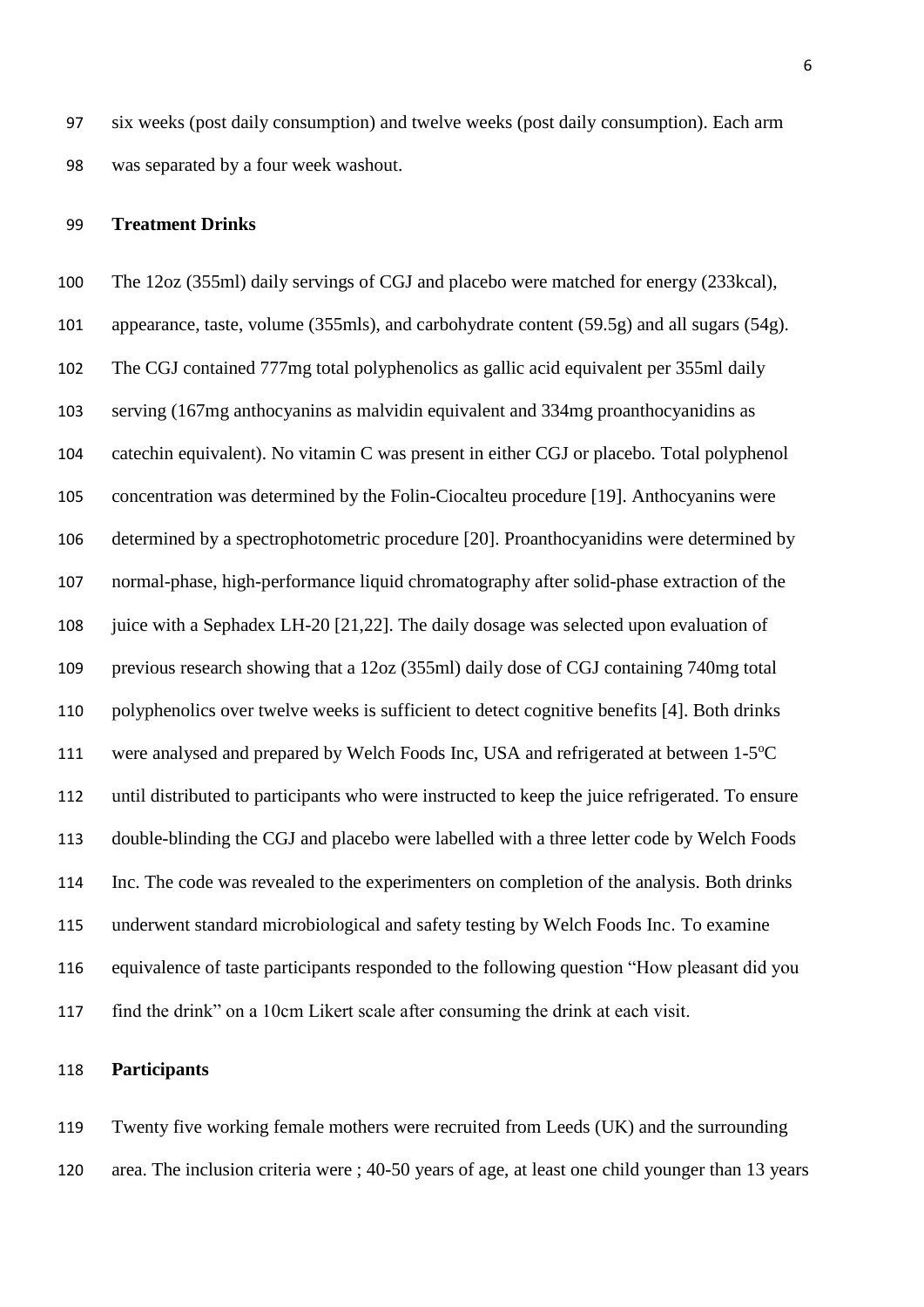121 of age, BMI 18-29kg/m<sup>2</sup>, employment  $\geq$  30 hours per week, adequate understanding of verbal and written English, possession of a full driving licence for >5 years, having driven >5000 miles in the past year. Exclusion criteria were smoking, self-reported menopausal symptoms, working night shifts, pregnant or planning pregnancy in the next six months, consuming > three portions of fruit/vegetables per day, vegetarian, current or history of eating disorder (>20 EAT-26) [23], and any current illness or disease. The following additional exclusion criteria were required for the driving performance subsample: epilepsy, claustrophobia, fear of heights and severe motion sickness. All eligible participants completed a screening test drive in the driving simulator and were familiarised with the cognitive test battery and other measures before randomisation. This required completion of a full version of the cognitive battery. Twenty five participants started arm one. Two participants withdrew after completing the first arm (n=2, both completed the placebo arm) neither of whom gave a reason for withdrawal. A further four withdrew during the second arm (n=3 CGJ and n=1 placebo). Of these four withdrawals, one reported depression (CGJ), and three reported they no longer wanted to drink the juice. Therefore, twenty five participants completed the first arm and nineteen participants completed both arms. Of the twenty five initial recruits, seventeen met the driving simulator inclusion/exclusion criteria. Cognitive performance was the primary outcome measure, and therefore, participants who failed the driving simulator screening were retained and data were collected for all other outcome measures. Of the seventeen participants who passed the driving simulator screening, one participant was excluded for non-compliance with the driving task. Of the remaining sixteen participants, driving performance data for both arms were available for eleven participants (since, as described above, five participants withdrew during arm two). Participant characteristics at screening are show in **Table 1**.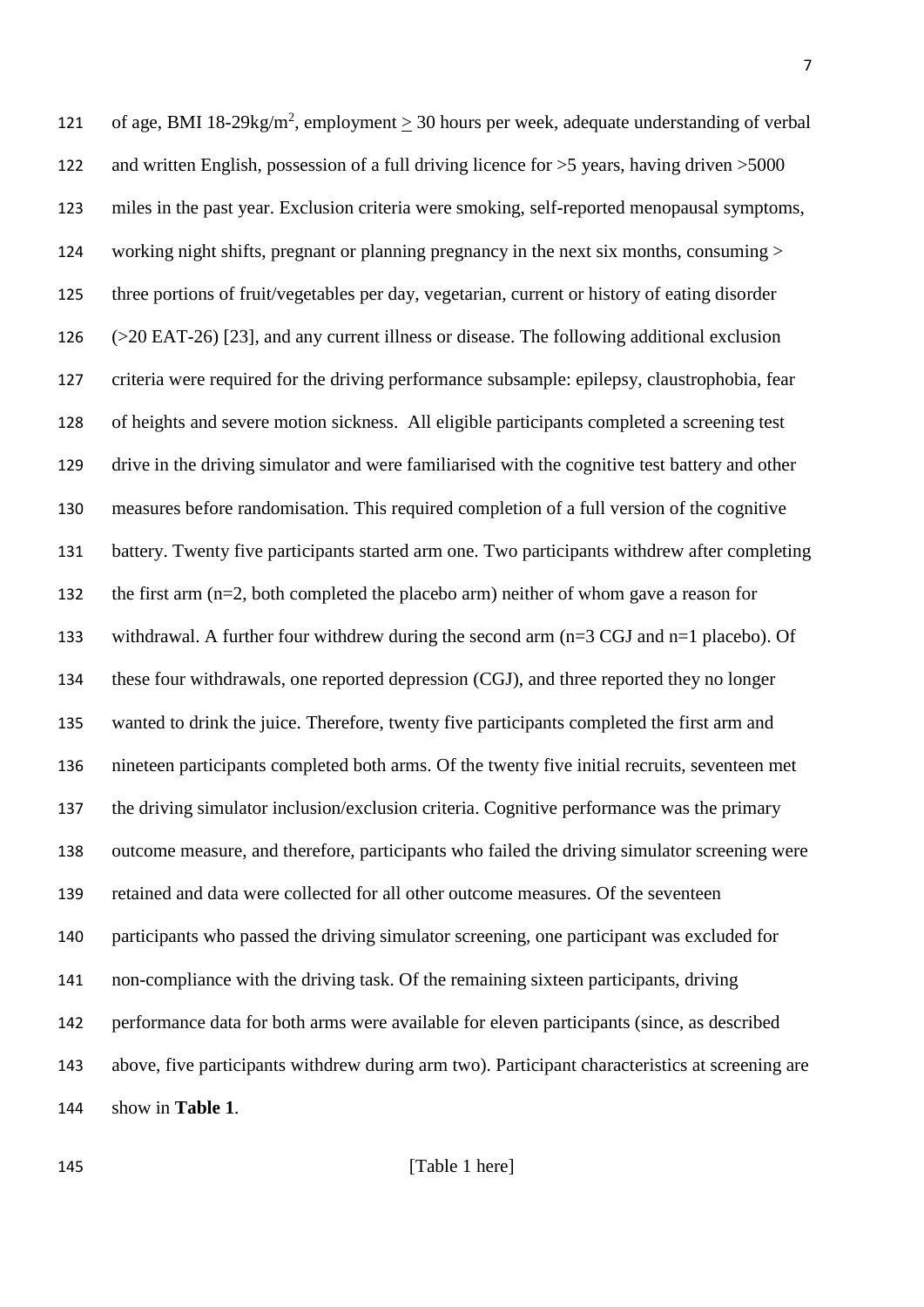#### **Cognitive Function**

 The 45 minute cognitive test battery comprised of seven tests administered in the following order; Visual Verbal Learning Test (VVLT) immediate recall (verbal memory), Visual Spatial Learning Test (VSLT) immediate recall (non-verbal, spatial memory), Rapid Visual Information Processing (RVIP) (executive function), Grooved Peg Board (psychomotor skill), Tower of Hanoi (TOH) (executive function), VVLT delayed recall and VSLT delayed recall. Equivalent versions of each test were incorporated in a counterbalanced order across the six cognitive test sessions, whilst the order in which the tests occurred within the cognitive test battery remained constant across all administrations. The Visual Verbal Learning Test (VVLT) is a visual analogue of the Rey Auditory-Verbal Learning Test [24]. Three trials of sixteen words (List A) were presented in a random sequence on a computer screen at the rate of one word every two seconds. At the end of each trial, participants were instructed to verbally recall as many of the words as possible in a free recall task over one minute (trials A1, A2 & A3). Trial A3 was followed by presentation of a sixteen word interference list (List B) and a subsequent free recall of these words over one minute (trial B1). A one minute free recall of List A without presentation immediately succeeded this (trial A4). Outcome variables were the mean number of words recalled over trials A1-A3, retroactive interference (A3-A4) and proactive interference (A1-B1). Delayed memory was assessed thirty minutes after the initial presentation of the test. The Visual Spatial Learning Test (VSLT) [25] is a test of visuospatial memory and learning. The original version of the test was designed as an assessment of dementia and involves five trials. However, to avoid ceiling effects in the present sample without dementia only three trials were administered. At each identical trial participants were given ten seconds to observe

the image and location of seven abstract patterns placed on 5x4 grid. The task was to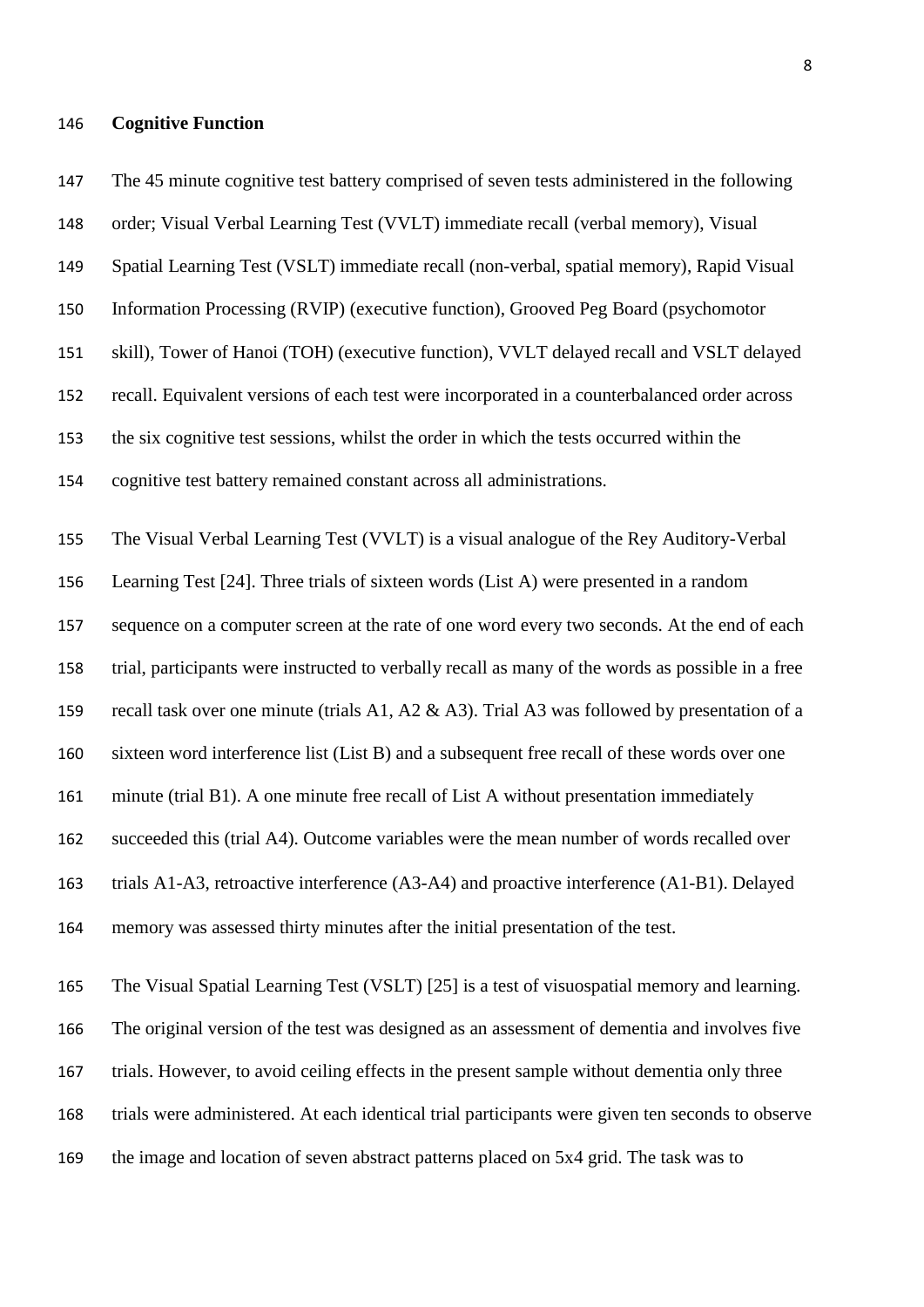correctly choose the seven target patterns from a choice of fifteen and place them on the correct locations on the grid. The outcome variable was the number of correct targets placed in the correct location per trial (maximum 7). Delayed VSLT performance was assessed thirty minutes after initial presentation of the test.

 The RVIP involved presentation of a series of single digits at a rate of 600 milliseconds with a 600 millisecond inter-stimulus interval. The task lasted for six minutes with 100 stimuli per one minute block and five odd and five even targets within each block. Target sequences were three consecutively presented odd or even numbers which required participants to press the space bar as quickly as possible. Outcome variables were the number of correctly identified sequences, the number of false positive responses and reaction time for correct responses.

 The Grooved Peg Board [26] assesses manual dexterity and is a test of psychomotor skill. The apparatus consisted of a board with 25 holes and 35 identical pegs. The pegs had a groove down one side. The holes were to be filled with pegs in a specified order as quickly as possible. Participants completed the task with their dominant hand followed by their non- dominant hand. The outcome variable was completion time to fill the board with pegs (averaged across both hands).

 The Tower of Hanoi [27] is a test of planning ability which is considered an exemplar measure of executive function. A computerised version was administered. This consisted of a visual representation of three rods upon which four discs of different size and colour were placed. At the top of the screen was the target formation of discs on the rods and at the bottom of the screen was the starting formation. The aim of the task was to rearrange the disks on the starting formation rods to match the target formation in the fewest possible moves. There was only one correct sequence of moves for each trial. This was the fewest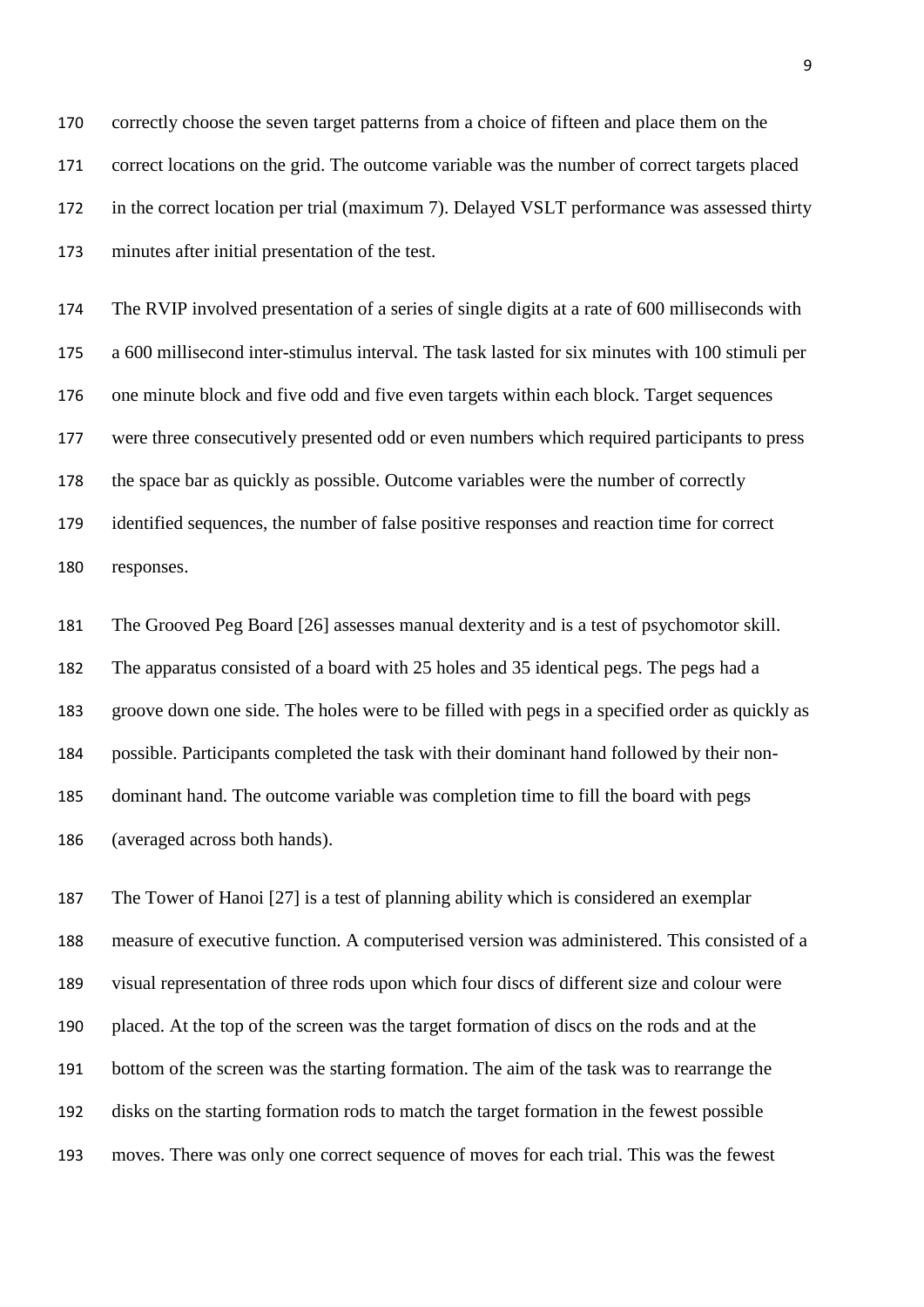number of moves required to match the target formation. If the participant deviated from the correct sequence the screen refreshed to the original starting formation. There was one rule: a disk could not be placed on a disk which was larger than itself, such moves were not recorded as errors as the computer would not allow it. At the outset, the screen informed the participant of the number of moves required to complete a trial. There were ten trials per test 199 administration, consisting of two trials for each of the five levels of 4,5,6,7 and 8 moves. Level 4 trials consisted of a sequence of four blocks, level 5 consisted of a sequence of five blocks, and so on. There were two outcome variables: (i) number of errors made, and (ii) completion time.

## **Blood pressure and subjective mood**

 Resting systolic and diastolic blood pressure were measured with an ambulatory blood pressure monitor (Omron M7). Measurements were taken following 15 minutes rest on the left upper arm, and the average of three consecutive measurements was calculated. Subjective mood was assessed using pen and paper 100mm Visual Analogue Scales (VAS) with questions relating to hunger, fullness, contentedness, irritability, sleepiness, mental alertness, ability to concentrate, and energy with anchors for each adjective; "not at all" and "very". Subjective stress was assessed with the Perceived Stress Scale (PSS) and state anxiety was assessed using the short 6-item form (MSTAIY6) [28] of the State Trait Anxiety Inventory [29].

## **Driving Performance**

 A twenty five minute virtual driving scenario of car following and lane keeping was choreographed within the University of Leeds Advanced Driving Simulator. The high fidelity simulator consists of a Jaguar S-type vehicle, a 4m diameter spherical projection dome which houses an eleven channel display system covering a forward field of view of 270° and a large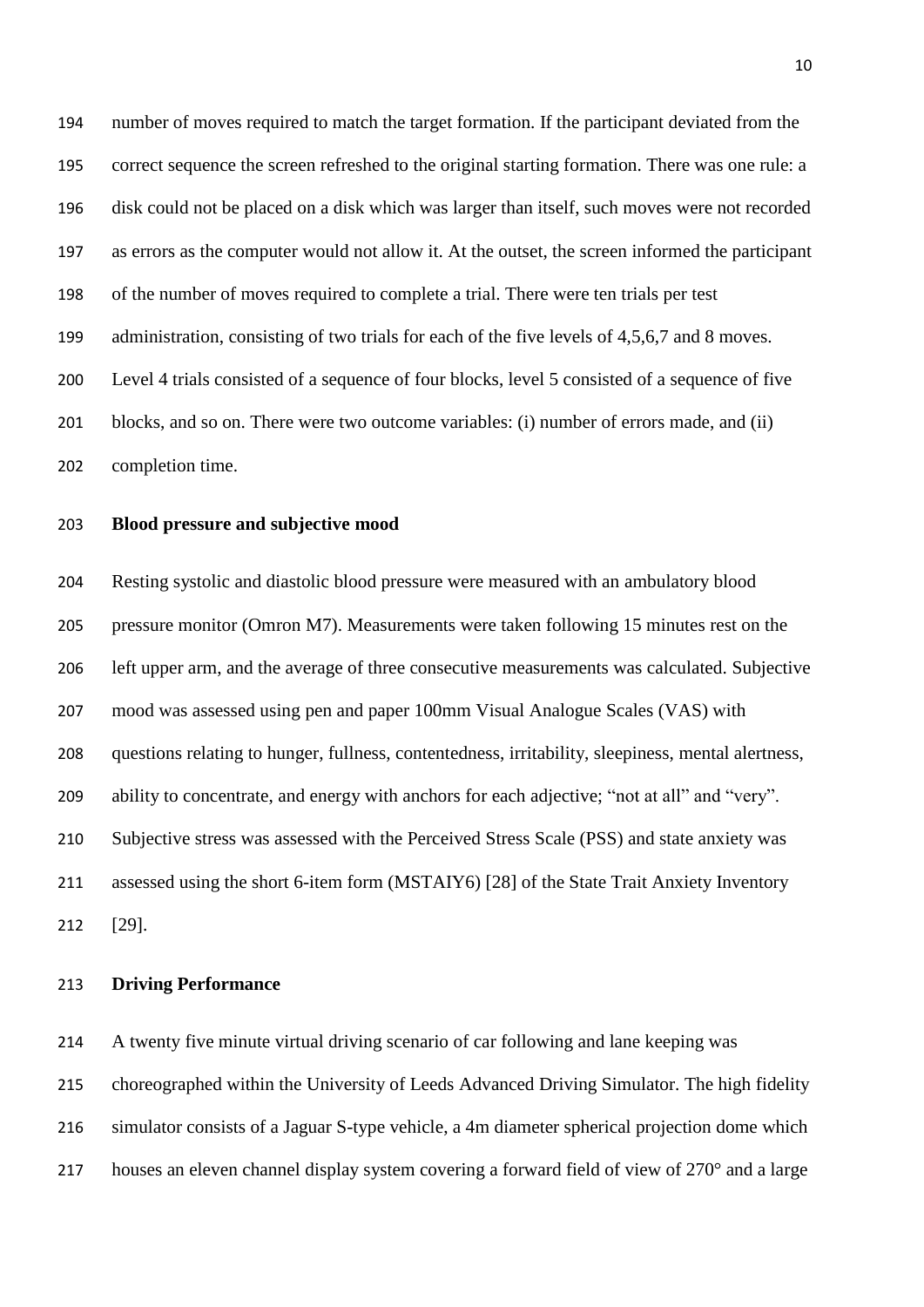amplitude, eight degree-of-freedom electrical motion system with five meters of effective travel in surge and sway. Driving performance was assessed by two tasks; (i) a longitudinal task (car following) and (ii) a lateral task (lane keeping). The longitudinal and lateral tasks were performed concurrently.

 The longitudinal task required participants to "follow a lead vehicle at a safe and constant distance gap". The lead vehicle adjusted its speed in a smooth fashion matching a 60 second period sine wave with a maximum speed of 60mph and a minimum speed of 40mph until five cycles of the sine wave were completed (a driving distance of approximately seven km). The drive consisted of sections of straight and curved road. The curved sections were alternate 227 bends to the left and right with a radius of 750 meters and a length of 252 meters. There were three independent variables for the longitudinal task; coherence, phase shift and modulus [30]. Coherence, a measure of correlation of the two speed cycles, indicates the accuracy of the participant's speed adjustments in order to meet the main longitudinal tracking task requirement to maintain a consistent following distance. Coherence can range from zero (no coherence between the two cycles) to one (perfect coherence). Phase shift measures the delay between the change in the lead vehicle's speed and the subsequent response (akin to a delay in response). Modulus is an amplification factor between the two signals, expressed as the amplitude gain; if the participant overreacts to the lead vehicle's speed changes, the modulus will be larger than one. Data was analysed for the final four of the five, five minute sine wave cycle; the first cycle allowed the participant time to settle into the task.

 The lateral task required participants to maintain a constant position in the driving lane. There were four outcome measures for the lateral task; standard deviation of lane position (SDLP), 240 time to line crossing (TtLC), steering reversal rate (STREV) and high frequency component of steering (HFS). The SDLP measured the variation in lane position. TtLC was defined as the time to cross either lane boundary with any of the wheels of the vehicle. Therefore, as the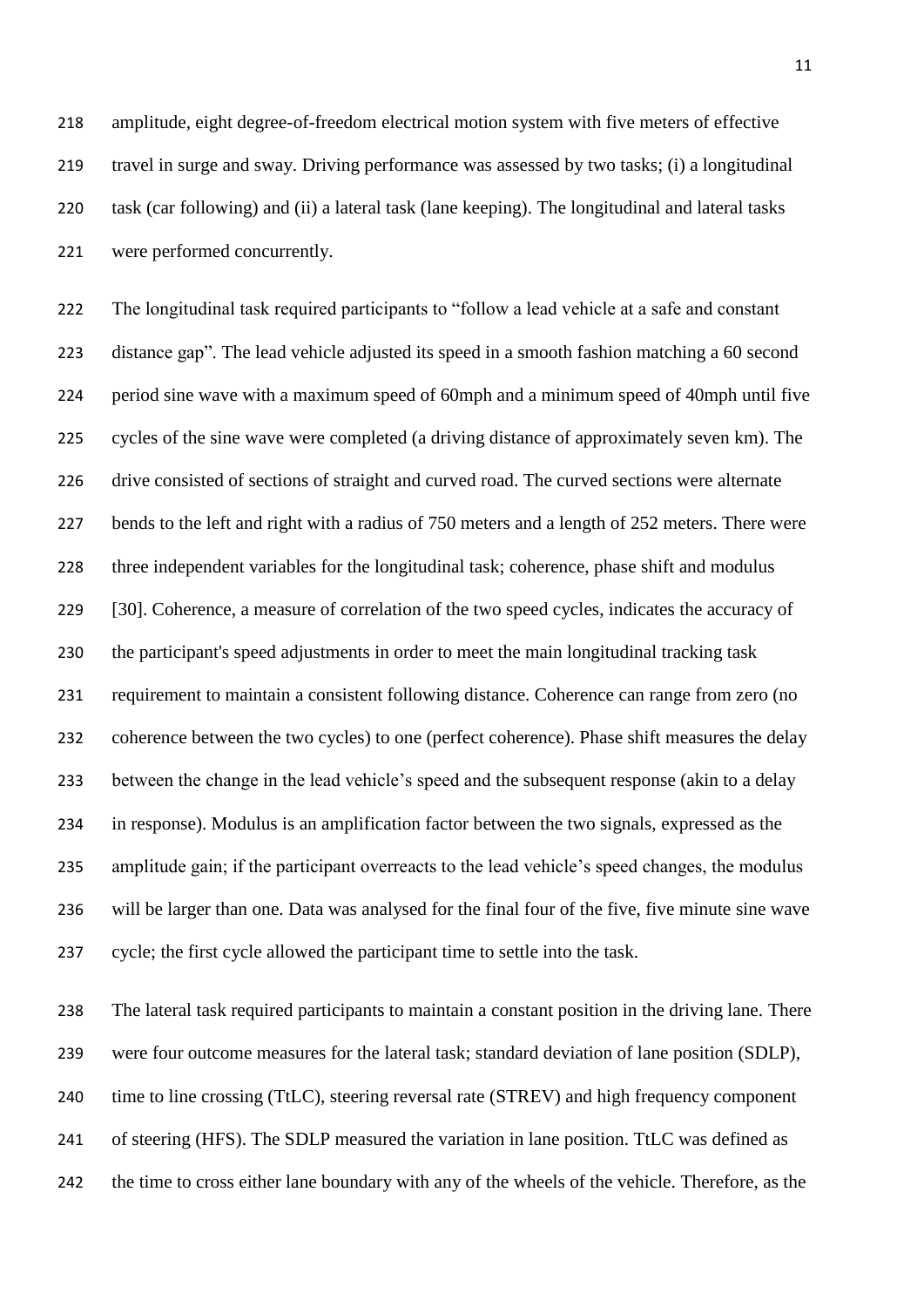vehicle approached the edge of the road, TtLC decreased. A TtLC <2 seconds was the 244 threshold for close proximity to exiting the lane boundary [31]. A TtLC < 2 seconds is termed TETtLC2. The total time exposure during which TETtLC2 occurred was measured. Therefore, TETtLC2 defined the duration for which the participant was driving in close proximity to the lane boundary. STREV was the number of changes in steering wheel 248 direction per minute (an angle of  $1^\circ$  is required to qualify as a reversal). A higher STREV indicated higher difficulty in achieving accurate tracking. HFS reflected the number of steering corrections. Increased corrections were indicative of erratic, reactive driving as opposed to having a strong awareness of the road ahead which is associated with predictive steering and fewer corrections [32].

#### **Procedure**

 Inclusion and exclusion criteria were checked at a screening session which took place at the University of Leeds, Human Appetite Research Unit (as did all test days and procedures notwithstanding the driving simulator procedures which took place at the University of Leeds Advanced Driving Simulator). Screening included a recruitment information questionnaire (assessing general health), a measure of eating behaviour (EAT-26) the National Adult Reading Test (NART) [33], baseline PSS, a measure of hostility (Cook-Medley Hostility Scale) [34], and a measure of baseline trait anxiety (Spielberger State-Trait Anxiety Inventory, STAIY2 [29]. Height, weight and blood pressure were measured and familiarisation versions of the cognitive battery and driving performance task were completed. Participants were informed that consumption of the following polyphenol-rich drinks were not permitted for the duration of the study, including the four week washout; red wine, grape juice (notwithstanding the treatment drink), or any dark fruit juices. A minimum of one week separated the screening visit and test day 1. The day before each test day, participants refrained from exercise and alcohol consumption after 17:00 hours, and were told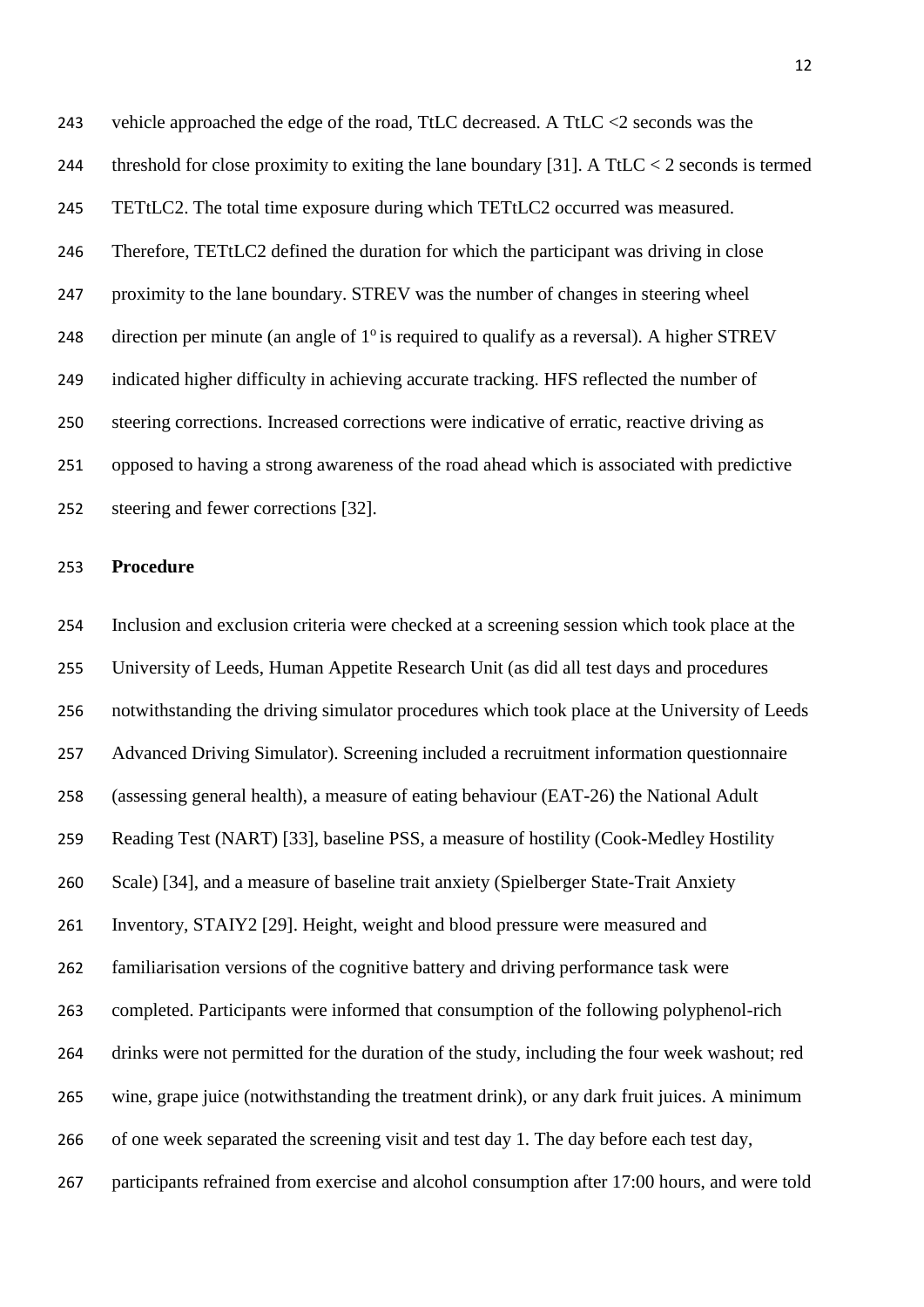to consume an evening meal of their choice before 21:00 hours. The meal was standardised across all test days (within participants) to control for second meal cognitive effects [35]. All test days commenced between 07:30 and 10:00 hours with participants fasted (except water) from 21:00 hours. Data were collected in the following order; weight, mood #1 (VAS), stress (PSS), anxiety (MSTAIY6) and blood pressure. The treatment drink was then consumed within fifteen minutes followed by mood #2 and commencement of the cognitive battery. Mood#3 was assessed upon completion of the cognitive battery and participants were escorted to the Institute for Transport Studies to commence the driving performance task. Immediately prior to and after the driving task mood #4 and #5 were assessed. The total time for the test day was approximately two hours. To monitor compliance, participants were required to return bottle tops from the consumed drinks to the Human Appetite Research Unit on a weekly basis and to complete a daily drink diary detailing time of consumption. Compliance was high; 22 participants reported 100% compliance, and all participants except one exceeded 90% compliance (at least 75 days recorded). The lowest compliance was 76% (64/84 days recorded). Participants received a £160 honorarium upon completion of the study, or pro rata for withdrawals. The School of Psychology Research Ethics Committee reviewed the procedures and awarded a favourable opinion for conduct. Recruitment commenced in January 2011 with the last participant completing in June 2012.

## **Statistical Analysis**

 Analysis was performed by an independent statistician. An intention to treat (ITT) analysis was performed which included data for all participants who completed the first arm (n=25 for cognitive performance, and n=16 for driving performance). Within-subjects ANCOVAs were performed to examine the effects of Condition (CGJ/placebo) and Visit (day 1 (baseline), 6

weeks, 12 weeks) nested within Study Phase (arm 1/arm 2) on all outcome variables.

Covariates were age, IQ (NART), subjective stress (PSS), psychological hostility (Cook-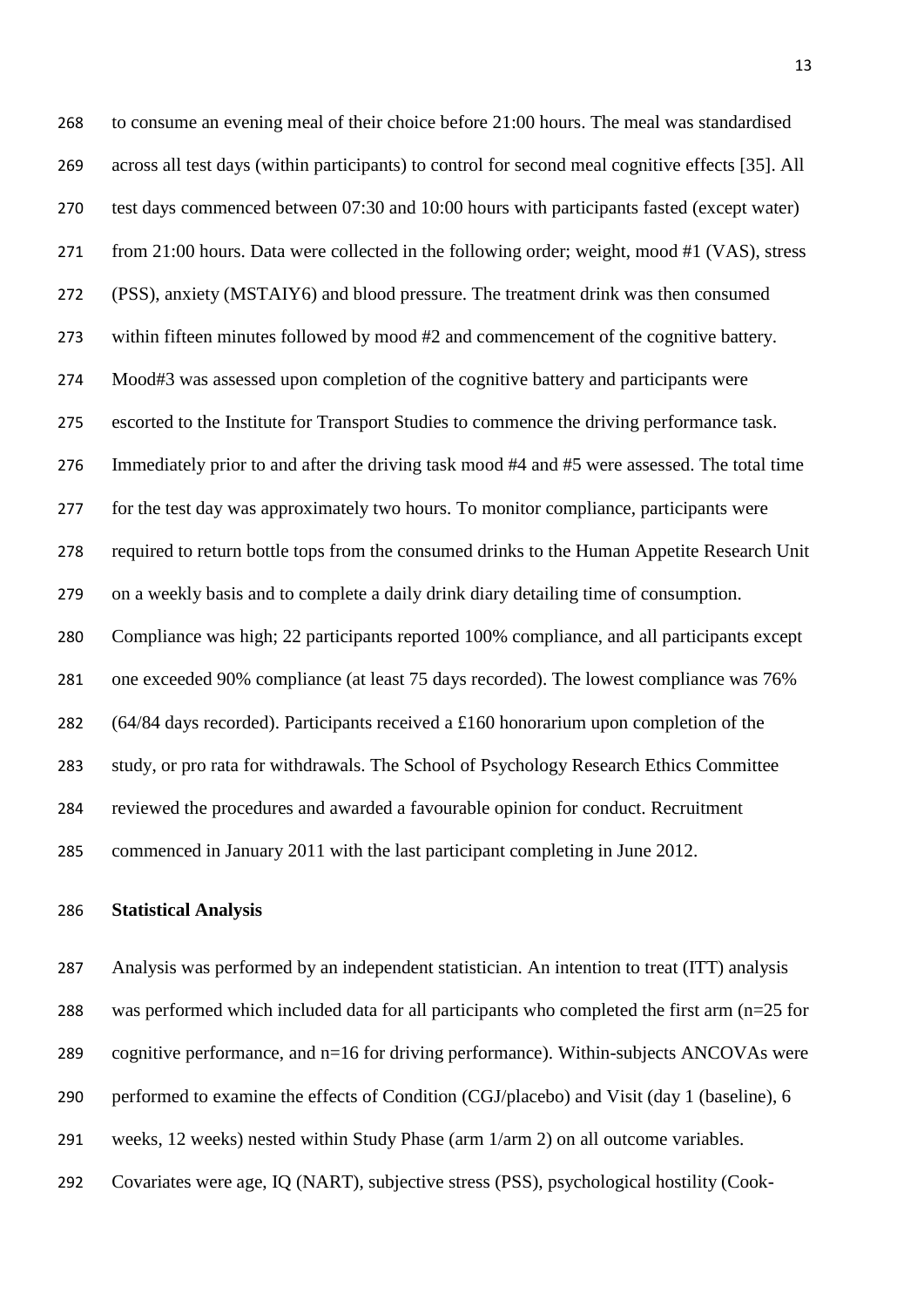Medley Hostility Scale), state anxiety (STAIY2) and eating behaviour (EAT-26), all of which were assessed at screening (see procedure).

 All main effects and their interactions were requested in the first model and all covariates were included. Non-significant interactions with covariates were removed first and the analysis was re-run. Next, non-significant covariates were removed, then higher order interactions of fixed factors. The resulting model was compared to the previous model using the McQuarrie Tsai AICc criterion [36]. The AICc criterion gives an indication of the amount of remaining unexplained variance after the model has been fitted, where a smaller AICc value indicates a better model. If an improvement in model fit was found, other non- significant effects were removed and again the AICc criterion used to evaluate the model fit. Models were chosen on the basis of 'best fit', and interaction terms that improved the fit were retained. The reported ANCOVAs are the 'best fit' (i.e. lowest AICc) models adjusted for significant covariates. Tukey-Kramer post hoc tests were employed to follow-up significant main effects or interactions and the p-values reported are adjusted for multiple comparisons. Analyses were performed with SAS® v9.3 and all residuals were screened and outliers were removed.

## **Results**

## **Drink Characteristics**

The ANCOVA for "pleasantness" data showed no significant main effects or interactions,

indicating equivalence of taste. Upon completion of both arms 12/19 (63%) participants

identified CGJ as the active drink, which was not significantly different to chance according

314 to a one sample t-test (t=1.16, df=18, p=0.26).

## **Cognitive Performance**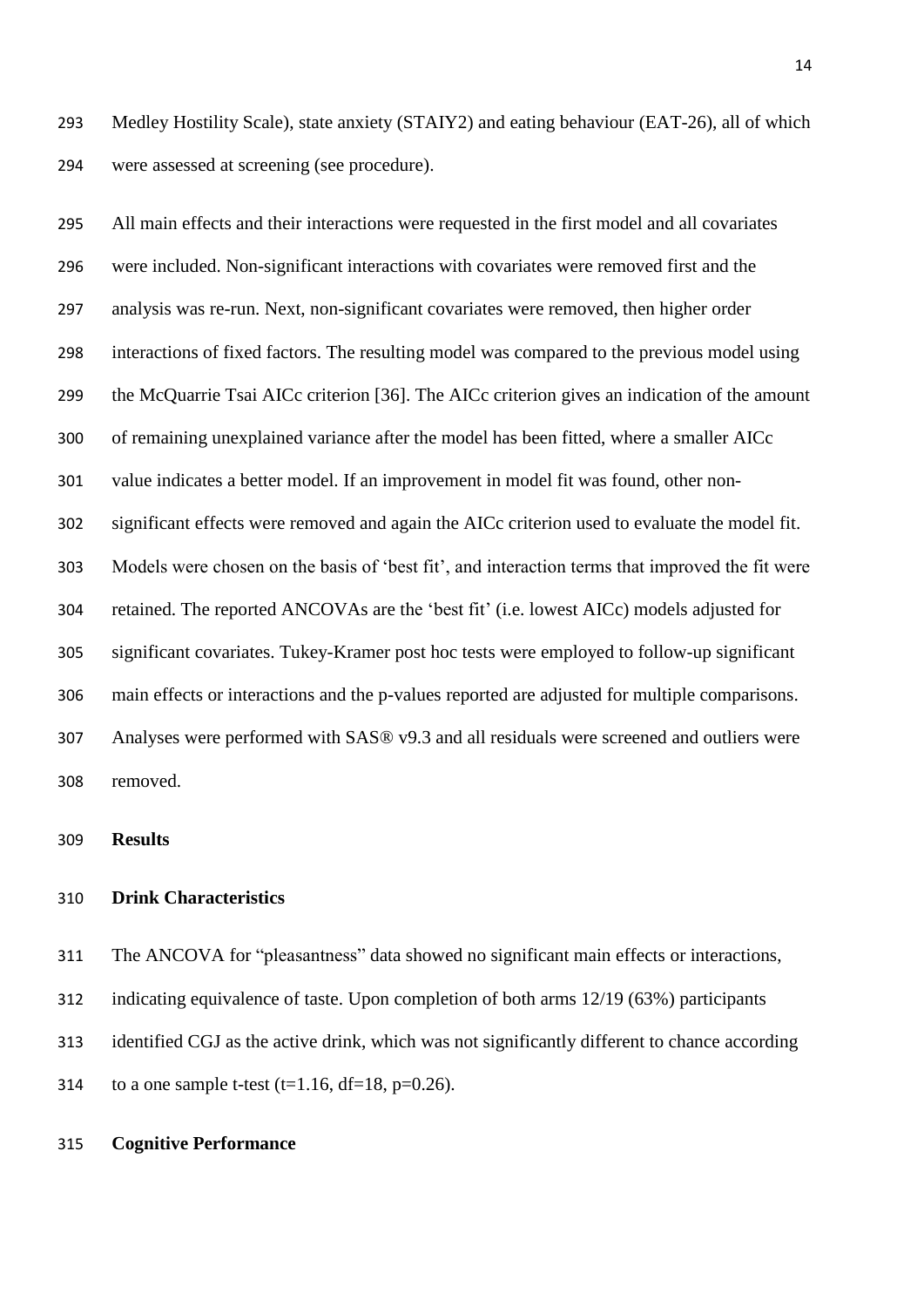VVLT immediate recall averaged over the first three trials (A1 to A3) showed a significant Condition\*Study Phase interaction (F[1,20]=4.61, p<0.05). As shown in **Figure 1**, post hoc tests revealed that this interaction was specific to the placebo condition whereby recall was 320 better when the placebo was consumed in arm 2 relative to arm 1 ( $p<0.05$ ). This indicates an initial benefit of the CGJ in arm 1 which endured into arm 2 when the placebo was consumed. No significant effects were observed for retroactive, proactive interference, or delayed VVLT recall (see **Table 2**). Spatial Recall VSLT immediate recall showed a significant main effect of Condition (F[1,22]=5.58, p<0.05) such that recall (total over 3 trials) was higher following CGJ (mean 12.72, se 0.39 relative to placebo (mean 12.57, se 0.36). Immediate and delayed VSLT recall were significantly higher in arm 2 relative to arm 1 as indicated by a main effect of Study Phase (immediate F[1,21]=12.8, p<0.01; delayed F[1,17]=5.24, p<0.05).

- Psychomotor skill
- Completion time for the Pegboard showed a significant Condition\*Study Phase interaction
- 332 (F[1,21]=9.61, p<0.01). Post hoc tests revealed that in arm 1, completion time was
- significantly faster for the placebo (mean 60.4 secs se 1.9) relative to CGJ (mean 63.2 se 2.3)
- (p<0.05) whereas no difference was observed between the two drink conditions in arm 2.
- Executive function
- ToH completion time showed a significant Condition\*Study Phase interaction
- (F[1,21]=14.12, p<0.01). As shown in **Figure 2**, post hoc tests revealed that completion time
- 338 was significantly faster for the CGJ relative to the placebo in arm 1 ( $p<0.01$ ) whereas this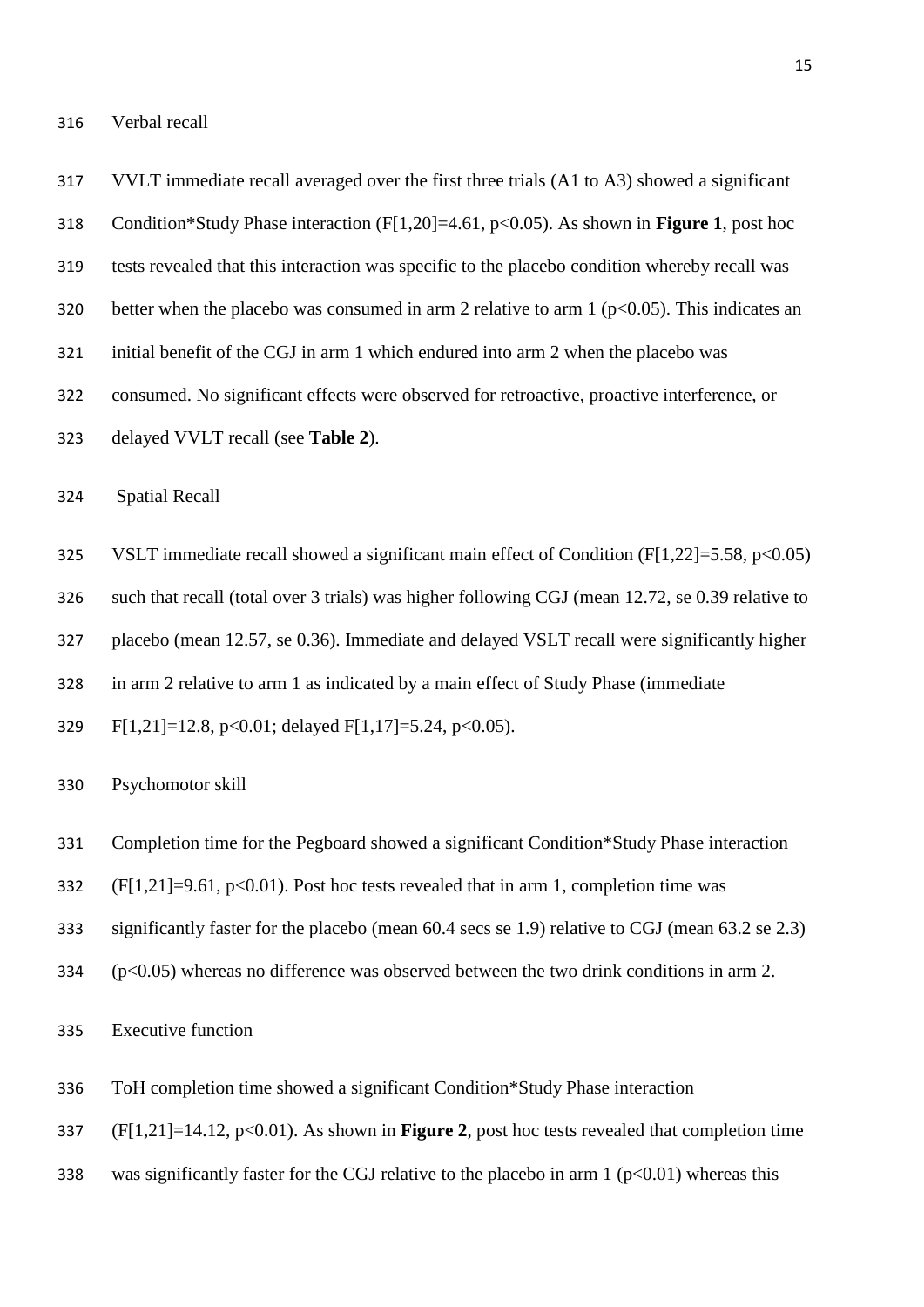| 339 | difference was not significant in arm 2. A main effect of Study Phase was observed for the         |
|-----|----------------------------------------------------------------------------------------------------|
| 340 | number of errors (F[1,21]=5.27, p<0.05) such that fewer errors were made in arm 2 (mean            |
| 341 | 3.6 se 0.6) relative to arm 1 (mean 6 se 1.1). No significant effects were observed for reaction   |
| 342 | time, correctly identified targets or false positives on the RVIP (see Table 2).                   |
| 343 | [Figures $1 \& 2 \text{ here}$ ]                                                                   |
| 344 | <b>Driving Performance</b>                                                                         |
| 345 | Longitudinal tracking task (car following)                                                         |
| 346 | Analysis of coherence revealed that the main effect of Condition was significant                   |
| 347 | $(F[1,11] = 4.64, p=0.05)$ such that car following was more accurate during CGJ (mean 0.97 se      |
| 348 | 0.01) relative to placebo (mean 0.96 se 0.01). Similarly, the main effect of Condition             |
| 349 | approached significance for phase shift analysis ( $F[1,11] = 4.26$ , $p=0.06$ ) such that CGJ was |
| 350 | associated with a quicker driver response to changes in the lead vehicle speed (CGJ mean           |
| 351 | 3.54 se 0.54; placebo mean 4.13 se 0.64). Finally, analysis of modulus revealed a main effect      |
| 352 | of Study Phase (F[1,10]=6.67, $p<0.05$ ) such that performance was better (less overshoot) in      |
| 353 | arm 1 (mean= $1.1$ se 0.03) relative to arm 2 (mean $1.14$ se 0.03).                               |
| 354 | Lateral tracking                                                                                   |
| 355 | A significant Condition*Study Phase interaction was observed for steering reversals                |
| 356 | $(F[1,10]=16.73, p<0.01)$ such that during arm 1 steering control was more stable (fewer           |
| 357 | steering reversals) for the CGJ condition, whereas at arm 2 steering control was more stable       |
| 358 | for the placebo condition (although post hoc tests did not reach significance; see Figure 3).      |
| 359 | No significant effects were observed for time to line crossing (TETtLC2), lane position            |
| 360 | (SDLP) or for high frequency component of steering (HFS).                                          |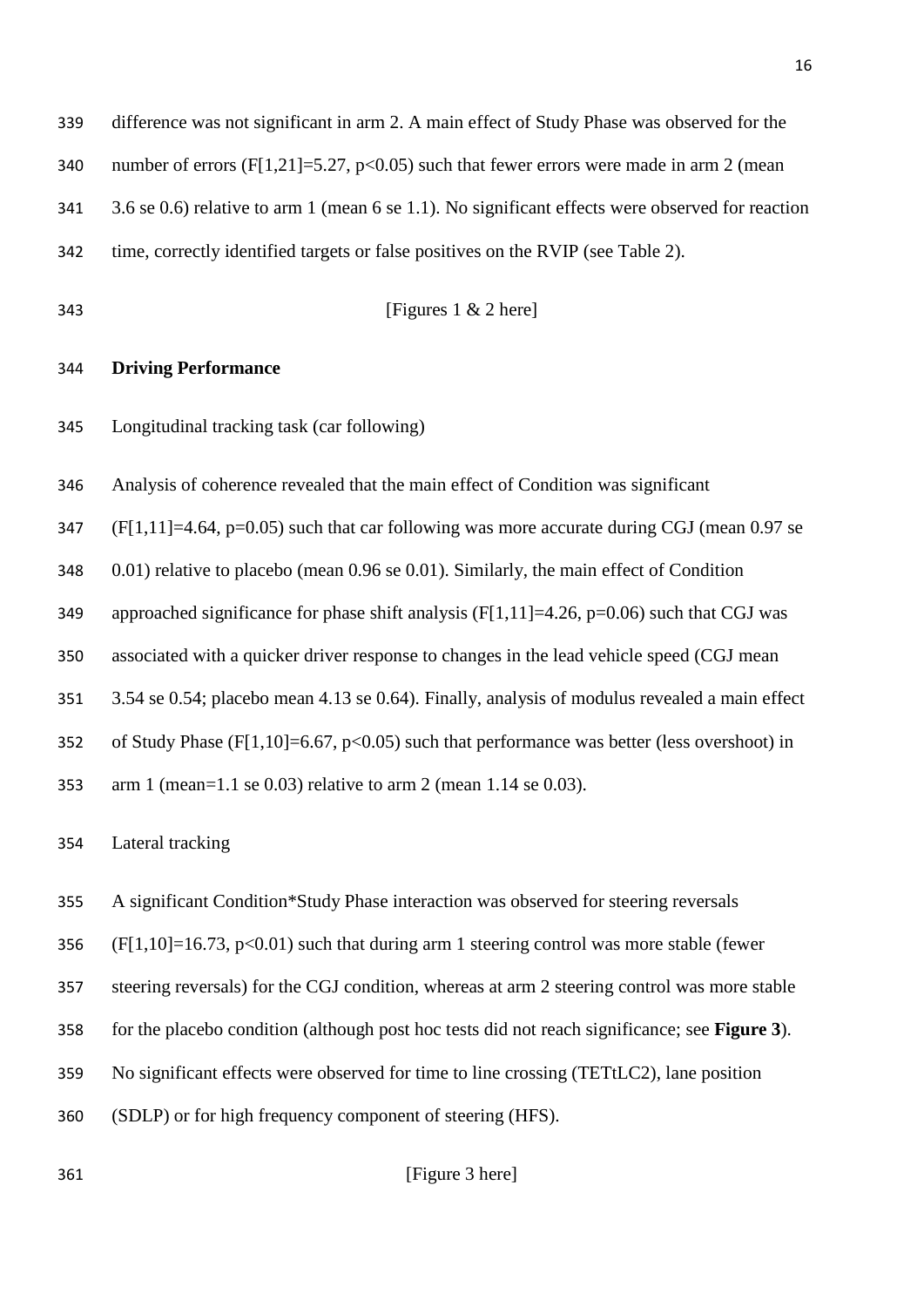#### **Subjective Outcomes & Blood Pressure**

 Contentedness was significantly higher in arm 1 (mean 64 se 2.6) relative to arm 2 (mean 60 364 se 2.5) as indicated by a main effect of Study Phase (F[1,21]=5.35 p<0.05). Alertness and concentration were significantly higher for participants who consumed CGJ in arm 1; mean 58 and 60 respectively (se 3.6 and 3.7), relative to participants who consumed CGJ in arm 2; mean 53 and 56 respectively (se 3.4 and 3.3) (both p<0.05) as indicated by significant Condition\*Study Phase interactions (F[1,21]=19.45, p<0.001 & F[1,21]=24.98, p<0.0001 respectively). A significant Condition\*Study Phase interaction was also observed for stress 370 ratings (F[1,21]=4.86, p<0.05), however, post hoc tests failed to reach significance. There were no other significant effects of interest for the subjective mood outcomes. There were no significant effects for either diastolic or systolic blood pressure (see Table 2).

## **[Table 2 here]**

#### **Discussion**

 CGJ was associated with better immediate spatial memory and two aspects of driving performance in this sample of healthy working mothers of pre-teen children aged 40-50 years, relative to a placebo. Previous interventions demonstrating benefits of CGJ have been performed exclusively in older adults with mild cognitive impairment [4,5], thus this is the first study to demonstrate cognitive benefits following CGJ in healthy middle-aged adults. These results in combination with another recent study showing executive function and memory improvements following consumption of flavanone-rich orange juice [37] indicate cognitive benefits achieved from regular daily flavonoid consumption are not exclusive to adults exhibiting cognitive decline or neurodegenerative disease. Moreover, long term- consumption of CGJ was associated with reduced phase shift in car following, comparable to quicker reaction time to unfolding traffic events. This was evidenced by increased steering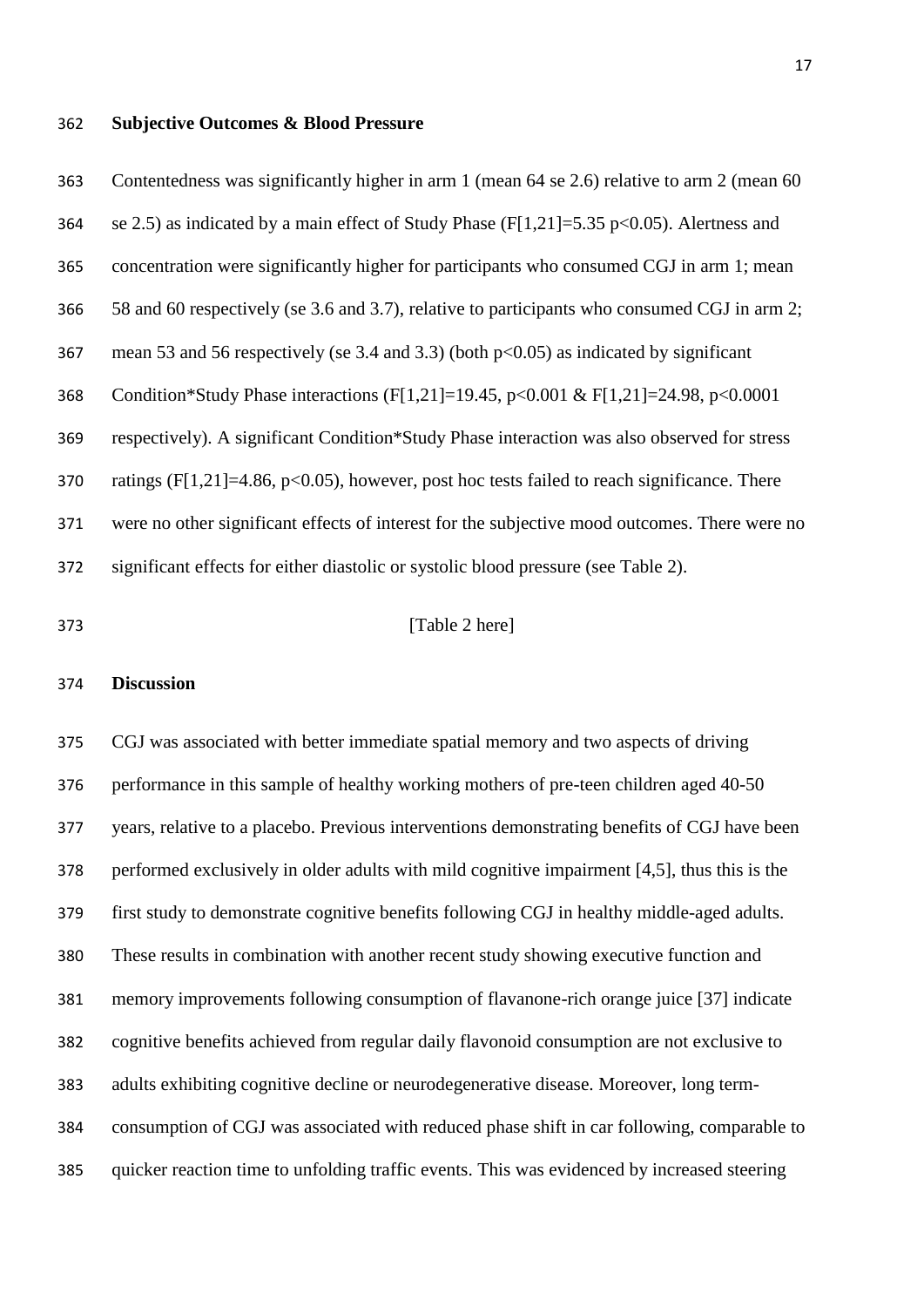accuracy in combination with a faster response time to changes in lead vehicle behaviour during car following. The observed effects would account for a reduction in stopping distance of approximately eleven meters at the speeds driven (40-60mph), which is a significant safety benefit. Thus, the cognitive effects of chronic CGJ consumption translate into meaningful outcomes on everyday tasks.

 The observed subtle benefit for spatial memory is consistent with rodent literature [6,38] and several other polyphenol interventions in humans. It has been proposed that memory function is particularly susceptible to potential mechanisms which underlie the association between flavonoids and cognitive benefits [3], possibly because the hippocampus is a region where flavonoids and their metabolites seem able to exert their actions [6,38]. In support, improved performance of a spatial recognition task and increased activation using fMRI was seen in the dentate gyrus (a sub-region of the hippocampus) in healthy older adults following 3 months consumption of flavanol-rich cocoa [7].

 The consistent interaction between drink condition and study phase in this study over a number of cognitive outcomes, suggests enduring effects of CGJ following cessation of consumption. Specifically, benefits for verbal recall, executive function and lateral tracking associated with CGJ consumption in arm one persisted into the second arm when the placebo was consumed. Similar enduring effects were recently reported following eight week consumption of flavanone-rich orange juice after a four week washout on tests of executive function and memory [37]. These enduring effects may signify that polyphenols cause relatively stable physiological effects which do not dissipate rapidly after withdrawal from 407 the diet. This has implications for determining a suitable washout period between treatments; 4 weeks may not be sufficient in flavonoid interventions. It is also noteworthy that persistent main effects of study phase revealed performance was significantly better at the second arm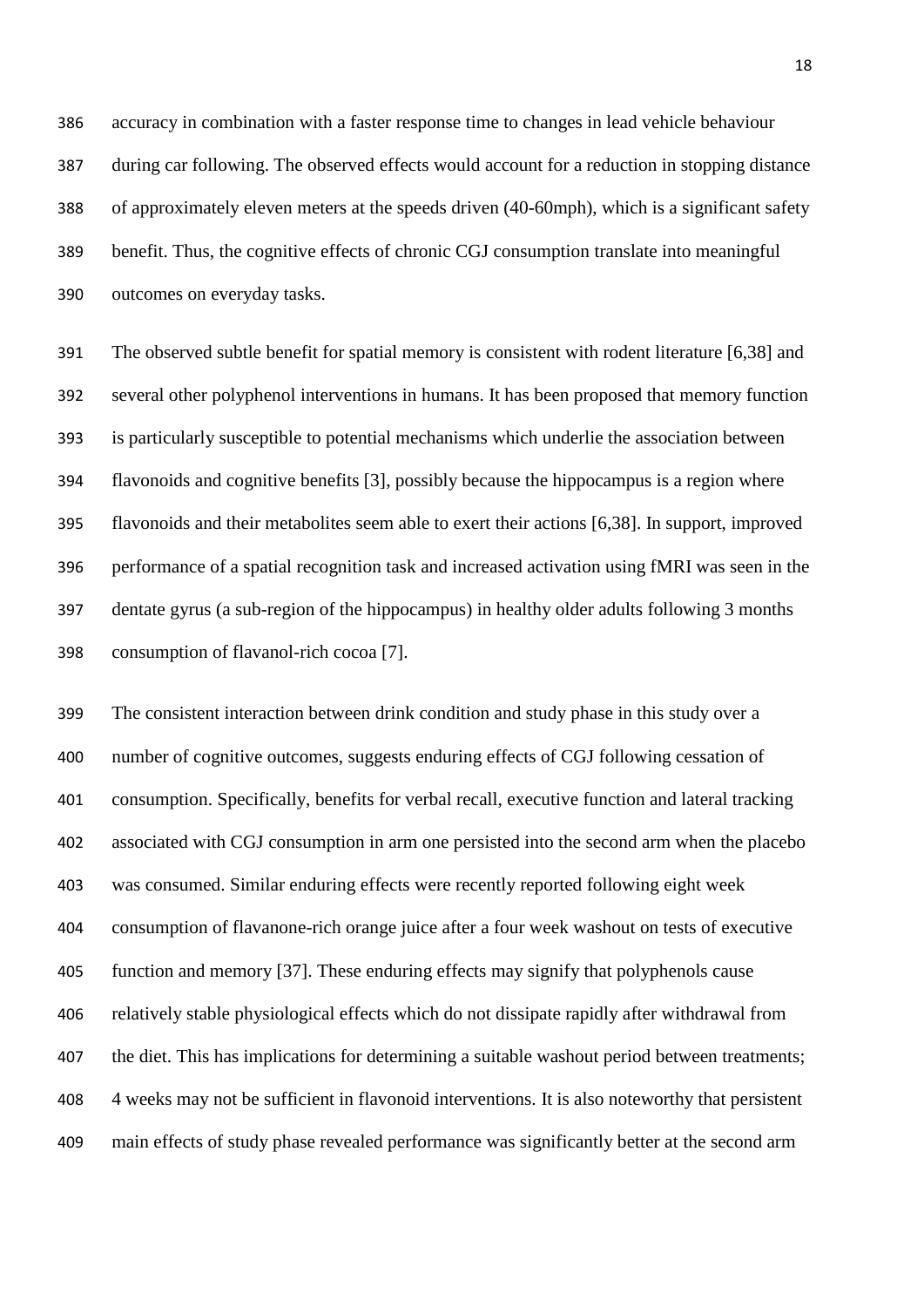regardless of the drink consumed (e.g. immediate and delayed spatial memory, executive function). This is indicative of practice effects whereby participants improved over time. Given that cognitive benefits in healthy populations are likely to be small [17], it is crucial that potential practice effects are considered by including study phase and drink order within statistical models examining cognitive effects of flavonoid interventions. This study phase effect was not exclusive to objective cognitive outcomes; higher ratings of alertness and concentration were reported during the first arm relative to the second arm (albeit only for the CGJ condition). It is perhaps not surprising that the alertness and conscientiousness of participants may decline over the course of a twenty eight week trial, and it is entirely possible that these subjective effects have an impact upon cognitive performance [39]. This further emphasises the importance of considering order effects in chronic interventions. Previous studies which reported strong effects of CGJ on immediate verbal memory [4] and spatial recognition [5] adopted a parallel groups design where order effects are avoided.

 The present data show that grape flavonoids may improve performance on everyday tasks; safer driving behaviour was observed following the CGJ relative to the placebo as indicated by characteristics such as a faster response to the lead vehicle. The potential for flavonoid- rich diets to have a small but significant impact on cognitive tasks such as driving should not be overlooked, and future research should consider effects on other ecologically valid every- day tasks throughout the lifespan. Acute benefits of flavonoid consumption for the peripheral vascular system in the immediate postprandial period are well documented [10]. Several studies have shown improvements in endothelial function in patients with heart disease following grape juice supplementation [40,41] however, the present data did not show any chronic effects of CGJ on blood pressure. This could be a function of the population; the sample of healthy middle aged females did not have high blood pressure at the outset and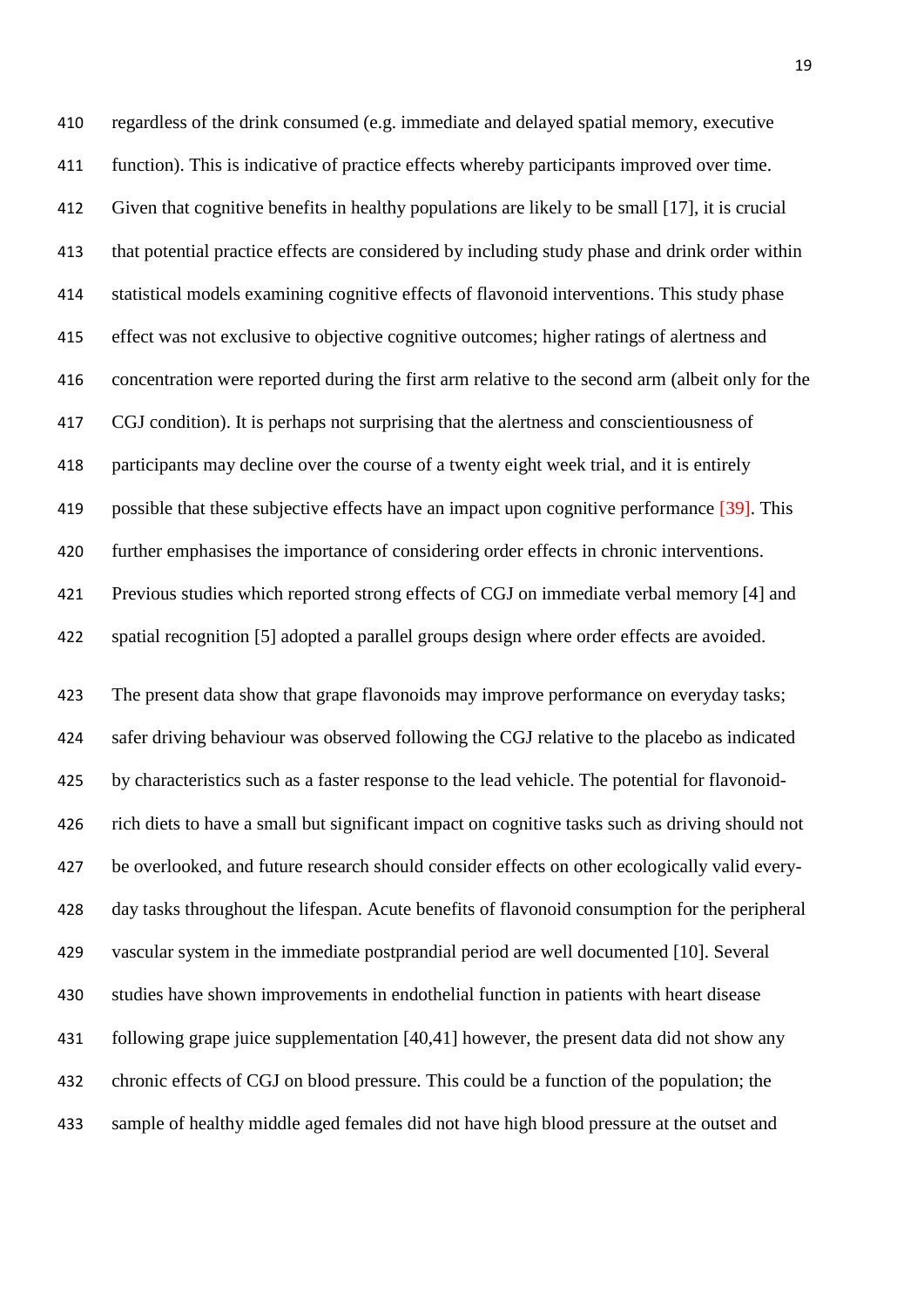therefore the potential for a relatively short dietary intervention to have a significant impact is limited.

 It is important to point out that during this 28 week trial participants did not abstain from all dietary sources of anthocyanins and other polyphenols. The specific restrictions included red wine, dark fruit juice and any other grape juice. It is possible that the participants consumed other sources of polyphenols which may have masked the effectiveness of the treatment drink. However, high habitual polyphenol consumers were likely to have been captured by the exclusion criterion of >3 portions of fruits/veg per day, and it is unlikely that the habitual diets of the participants would have varied significantly between the two arms of the study. A strength of the present data is its generalisability; effects were observed regardless of any variability in habitual polyphenol intake, and in the context of the participants' normal diets. Future studies should assess habitual intake with food diary records together with urinary measures of biomarkers and metabolites which also provide evidence of compliance to treatment. Finally, in light of the observed carry over effects, researchers should consider incorporating a suitable washout period prior to commencement of similar polyphenol interventions (and between arms), in order to reduce effects of habitual polyphenol intake, thus allowing a more sensitive assessment of the intervention. Presently, habitual dietary polyphenol intake prior to trial commencement and during the trial could account for some of the variance indicated by the Condition\*Study Phase interaction for verbal recall.

#### **5. Conclusions**

 In summary, twelve week consumption of CGJ was associated with subtle improvements in immediate spatial memory and safer driving behaviour relative to the placebo in this sample of healthy working mothers of pre-teen children aged 40-50. This is the first study to demonstrate benefits of CGJ in healthy adults on domain specific and everyday cognitive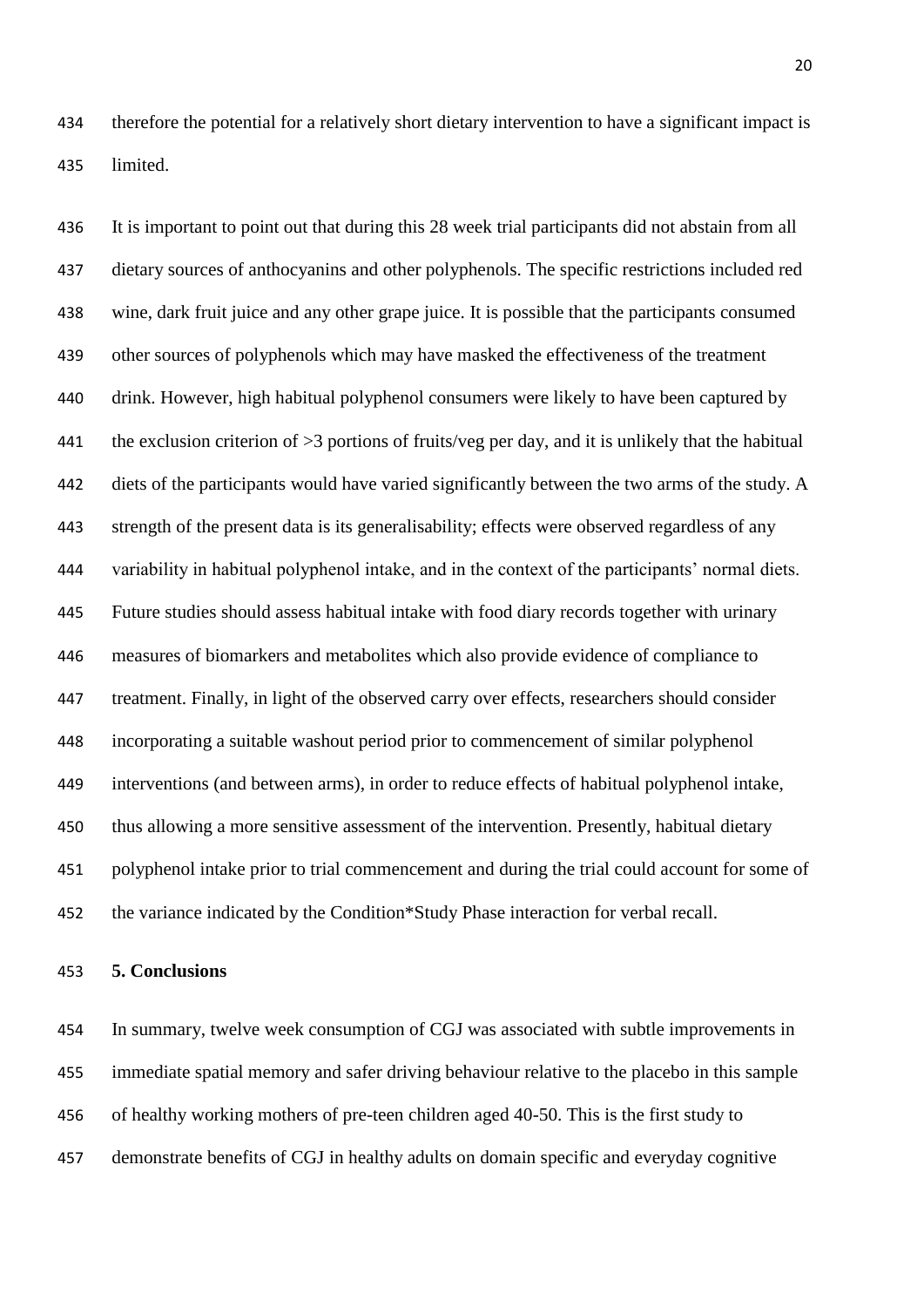tasks such as driving. However, it is important to acknowledge that there were no effects on the majority of cognitive outcomes. Importantly, there was evidence for enduring flavonoid effects such that when CGJ was consumed during the first arm some of the associated benefits persisted into the second arm when the placebo was consumed. In addition, practice effects were observed such that performance was generally better during the second arm, regardless of condition. The combination of the enduring effects and the practice effects may have masked some of the potential effects of the CGJ, particularly in this healthy middle- aged sample in whom effects of nutritional interventions are likely to be small. These findings have clear implications for the design of future crossover interventions, and indicate that the cognitive effects of CGJ are not exclusive to older adults and adults with neurodegenerative disease. Future studies should seek to explore the strength and length of cognitive effects following cessation of flavonoid supplementation.

## **Acknowledgements**

471 This research was funded by Welch Foods Inc. Concord, MA, USA. LD, CL, DL, HJ, NM & JW designed the research. DL, KM, DH & HC collected the data. FQ analysed the data. DL prepared the manuscript, and LD, CL, DL, HJ, NM & JW edited the manuscript.

## **Conflicts of Interest**

 JW is an employee of Welch Foods Inc. The authors have no other conflicts of interest to declare.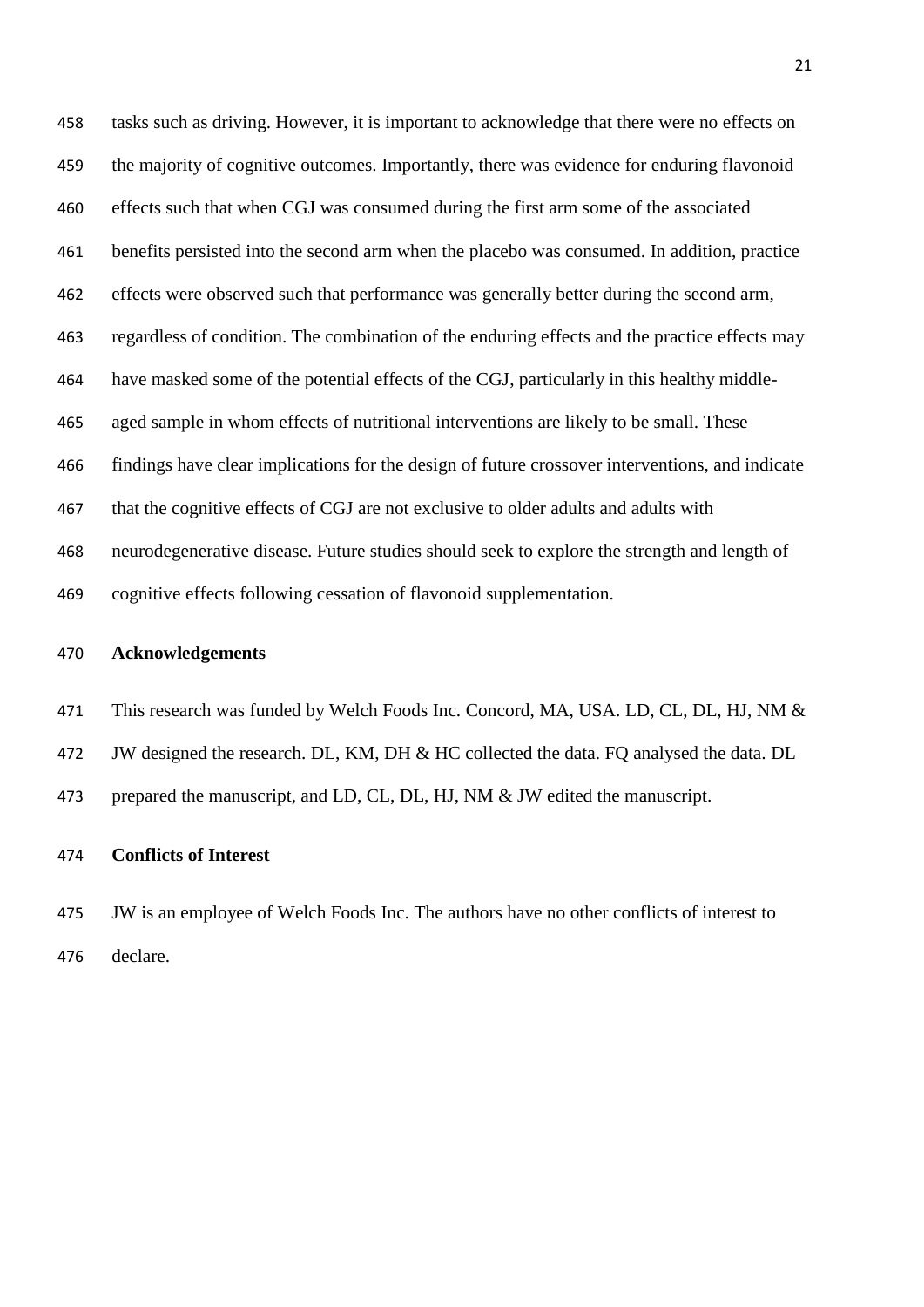# **References**

| 478 | 1. Lamport DJ, Dye L, Wightman JD, Lawton, CL. The effects of flavonoid and other          |
|-----|--------------------------------------------------------------------------------------------|
| 479 | polyphenol consumption on cognitive performance: A systematic research review of human     |
| 480 | experimental and epidemiological studies. Nutrition and Aging 2012;1:5-25.                 |
| 481 | 2. Spencer JPE, Vafeiadou K, Williams RJ, Vauzour D. Neuroinflammation: Modulation by      |
| 482 | flavonoids and mechanisms of action. Mol Aspects Med 2012;33:83-97.                        |
| 483 | 3. Spencer JPE. Beyond antioxidants: the cellular and molecular interactions of flavonoids |
| 484 | and how these underpin their actions on the brain. Proc Nutr Soc 2010;60:244-60.           |
| 485 | 4. Krikorian R, Nash TA, Shidler MD, Shukitt-Hale B, Joseph JA. Concord grape juice        |
| 486 | supplementation improves memory function in older adults with mild cognitive impairment.   |
| 487 | Br J Nutr 2010;103:730-734.                                                                |
| 488 | 5. Krikorian R, Boespflug EL, Fleck DE, Stein AL, Wightman JD, Shidler MD, Sadat-          |
| 489 | Hossieny S. Concord grape juice supplementation and neurocognitive function in human       |
| 490 | aging. J Agric Food Chem 2012;60:5736-5742.                                                |
| 491 | 6. Williams CM, El Mohsen MA, Vauzour D, Butler LT, Ellis JA, Whiteman M, Spencer          |
| 492 | JPE. Blueberry-induced changes in spatial working memory correlate with changes in         |
| 493 | hippocampal CREB phosphorylation and BDNF levels. Free Radic Biol Med 2008;45:295-         |
| 494 | 305.                                                                                       |
| 495 | 7. Brickman AM, Khan UA, Provenzano FA, Yeung L-K, Suzuki W, Schroeter H, Wall M.          |
| 496 | Sloan RP, Small SA. Enhancing dentate gyrus function with dietary flavanols improves       |
| 497 | cognition in older adults. Nat Neurosci 2014;17:1798-1803.                                 |
|     |                                                                                            |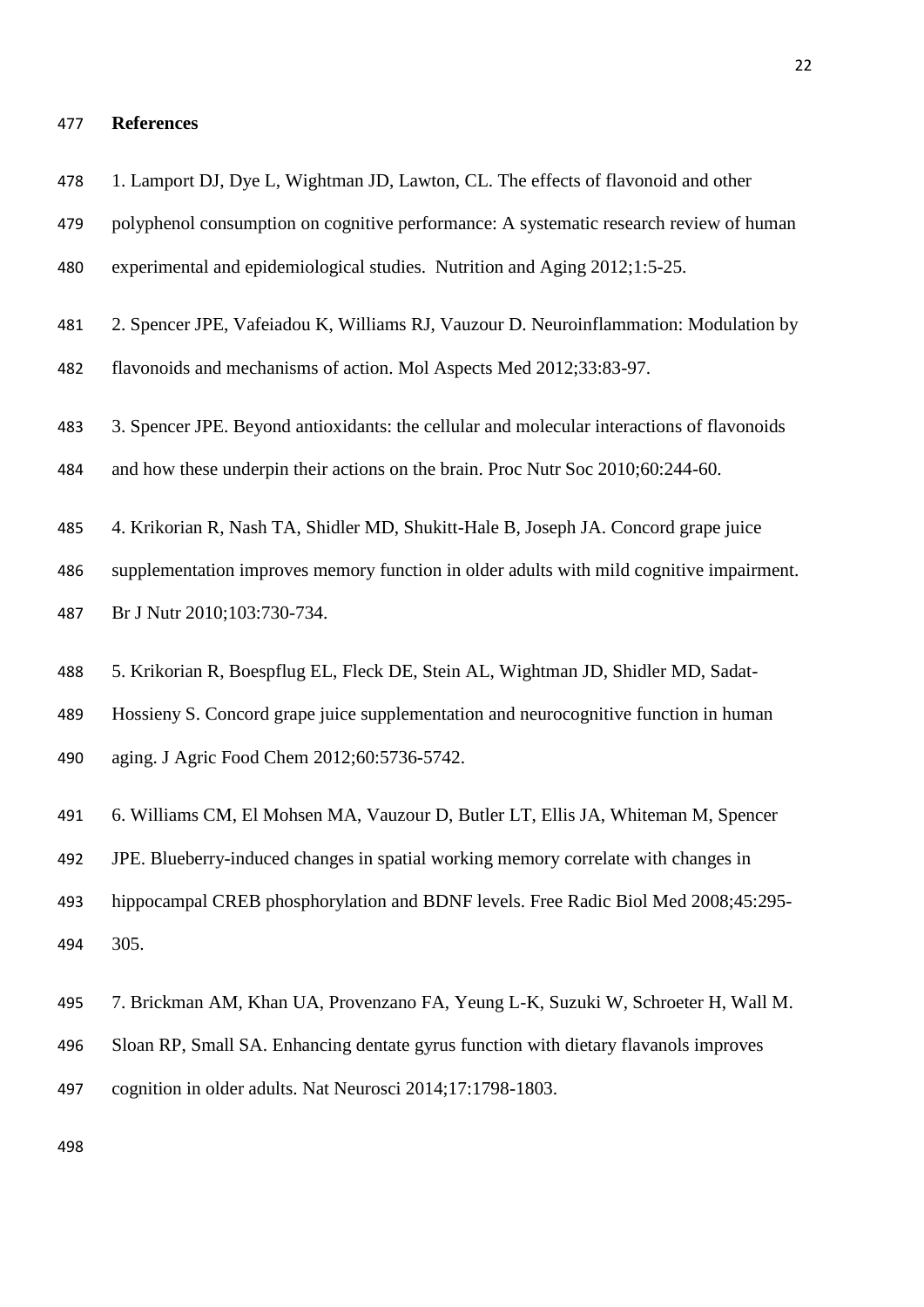- 8. Francis S, Head K, Morris PG, Macdonald IA. The effect of flavanol-rich cocoa on the fMRI response to a cognitive task in healthy young people. J Cardiovasc Pharmacol 2006;47:S215-220.
- 9. Fisher ND, Hollenberg NK. Aging and vascular responses to flavanol-rich cocoa. J
- Hypertens 2006;24:1575-1580.
- 10. Schroeter H, Heiss C, Balzer J, Kleinbongard P, Keen CL, Hollenberg NK, Sies H, Kwik-
- Uribe C, Schmitz HH, Kelm M. (-)-Epicatechin mediates beneficial effects of flavanol-rich
- cocoa on vascular function in humans. Proc Natl Acad Sci 2006;103:1024-1029.
- 11. Wightman JD, Heuberger RA. Effect of grape and other berries on cardiovascular health.
- J Sci Food Agric 2014; doi: 10.1002/jsfa.6890.
- 12. Barona J, Blesso CN, Anderson CJ, Youngki P, Lee J, Fernandez ML. Grape
- consumption increases anti-inflammatory markers and upregulates peripheral nitric oxide
- synthase in the absence of dyslipidemias in men with metabolic syndrome. Nutrients
- 2012;4:1945-1957.
- 13. McEwen BS, Sapolsky RM. Stress and cognitive function. Curr Opin Neurobiol 1995;5:205-216.
- 14. McEwen BS. Stress and hippocampal plasticity. Ann Rev Neurosci 1999;22:105-122.
- 15. Juster RP, McEwen BS, Lupien SJ. Allostatic load biomarkers of chronic stress and
- impact on health and cognition. Neurosci Biobehav Rev 2009;35:2-16.
- 16. Patki G, Allam FH, Atrooz F, Dao AT, Solanki N, Chugh G, Asghar M, Jafri F, Bohat R,
- Alkadhi KA, et al. Grape powder intake prevents overiectomy-induced anxiety behaviour,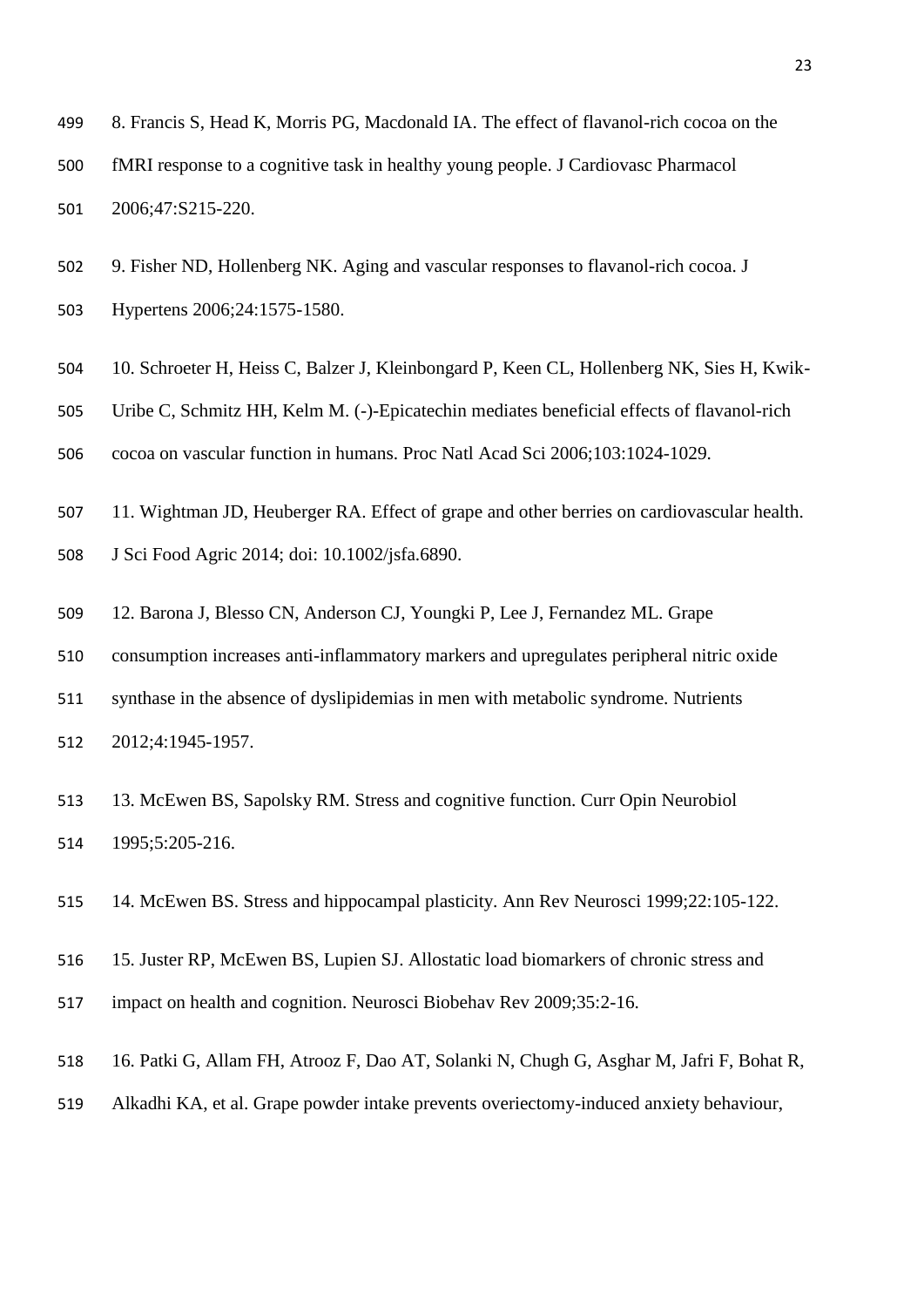memory impairment and high blood pressure in female Wistar rats. PLoS One

2013;9:e74522.

- 17. de Jager CA, Dye L, de Bruin EA, Butler L, Fletcher J, Lamport DJ, Latulippe ME,
- Spencer JPE, Wesnes K. Cognitive function: criteria for validation and selction of cognitive
- tests for investigating the effects of foods and nutrients. Nutr Rev 2014;72:162-179.
- 18. Matthews G, Sparkes TJ, Bygrave HM. Stress, attentional overload and simulated driving performance. Hum Perform 1996;9:77-101.
- 19. Singleton VL, Rossi JA. Colorimetry of total phenolics with phosphomolybdic-
- phosphotungstic acid reagents. Am J Enol Vitic 1965;16:144-158.
- 20. Niketic-Alesksic GK, Hrazdina G. Quantitative analysis of the anthocyanin content in
- grape juices and wines. Lebensm Wiss Technol 1972;5:163-165.
- 21. Adamson GE, Lazarus SA, Mitchell AE, Prior RL, Cao G, Jacobs PH, Kremers BG,
- Hammerstone JF, Rucker RB, Ritter KA, et al. HPLC method for the quantification of
- procyanidins in cocoa and chocoloate samples and correlation to total antioxidant capacity. J
- Agric Food Chem 1999;47:4184-4118.
- 22. Gu L, Kelm M, Hammerstone JF, Beecher G, Cunningham D, Vannozzi S, Prior RL.
- Fractionation of polymeric procyanidins from lowbush blueberry and quantification of
- procyanidins in selected foods with an optimized normal-phase HPLC-MS fluorescent
- detection method. J Agric Food Chem 2002;50:4852-4860.
- 23. Garner DM, Garfinkel PE. The eating attitudes test: an index of the symptoms of anorexia nervosa. Psychol Med 1979;9:273-279.
- 24. Rey A, 1964. L'examen clinique en psychologie. Paris: Presses Universitaires de France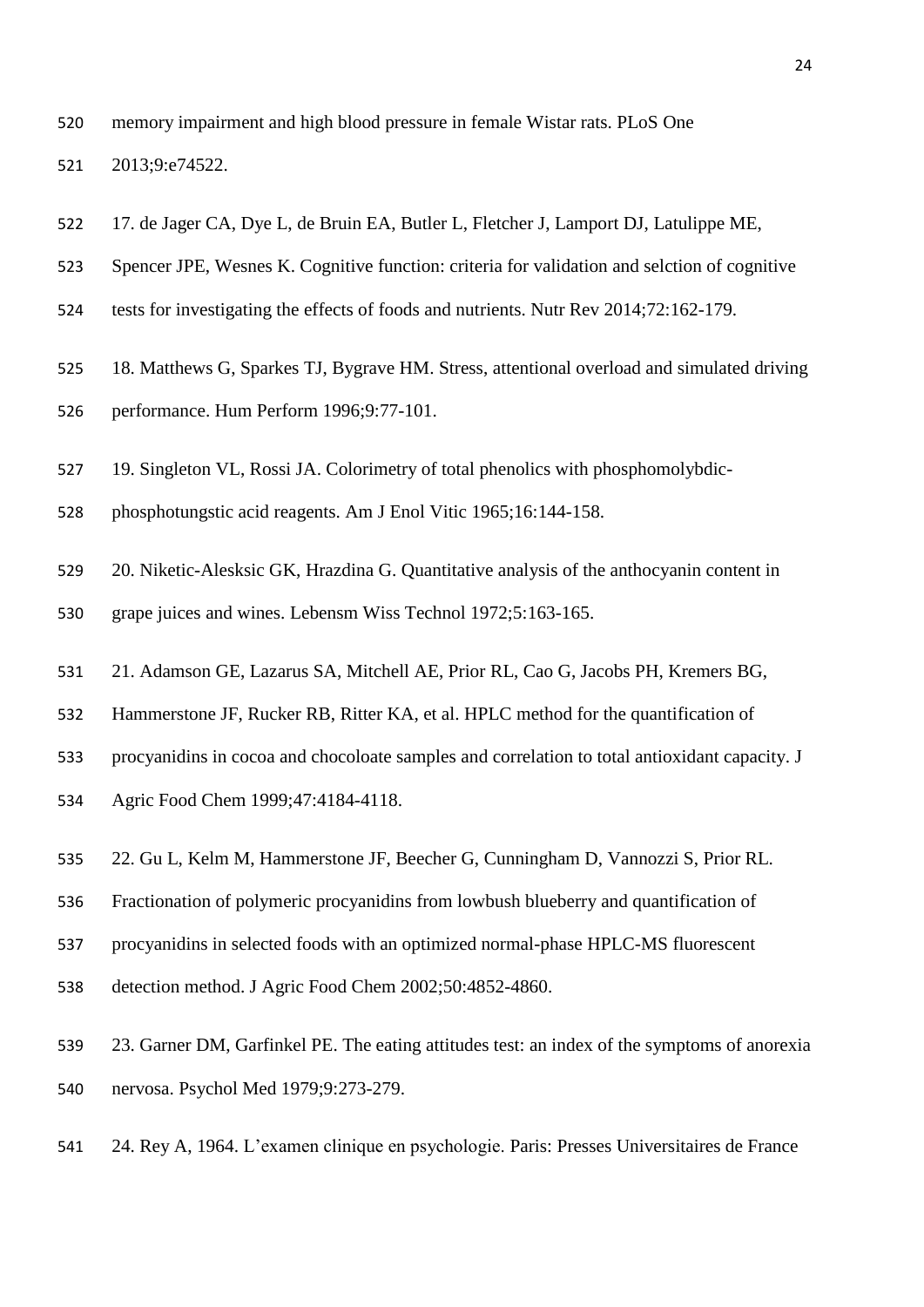- 25. Malec JF, Ivnik RJ, Smith GE. Visual Spatial Learning Test. Psychol Assessment 1991;3:82-88.
- 26. Klove H. 1963. Clinical neuropsychology. In *The Medical Clinics of North America*.
- Forster FM, Ed. Saunders: New York.
- 27. Simon HA. The functional equivalence of problem solving skills. Cognitive Psychol 1975;7:268-288.
- 28. Marteau TM, Bekker H. The development of a six-item short-form of the state scale of
- the Spielberger State-Trait Anxiety Inventory (STAI). Br J Clin Psych 1992;31:301-306.
- 29. Speilberger CD. 1983. Manual for the State-Trait Anxiety Inventory. Palo Alto, CA: Consulting Psychologist Press.
- 30. Brookhuis K, De Waard D, Mulder B. Measuring driving performance by car following in traffic. Ergonomics 1994;37:427-434.
- 31. Godthelp H, Konings H. 1991. Levels of steering control; some notes on the time-to-line
- crossing concept. In Proceedings of the first European Annual Conference on Human
- Decision and Manual Control. Technical University, Delft, Netherlands.
- 32. MacDonald WA, Hoffman ER. Review of relationships between steering wheel reversal
- rate and driving task demand. Human Factors 1980;22:733-739.
- 33. Nelson HE. 1982. National Adult Reading Test (NART): Test Manual. NFER: Nelson.
- 34. Cook WW, Medley DM. Proposed hostility and pharisaic-virtue scales for the MMPI. J
- Appl Psychol 1954;38:414-418.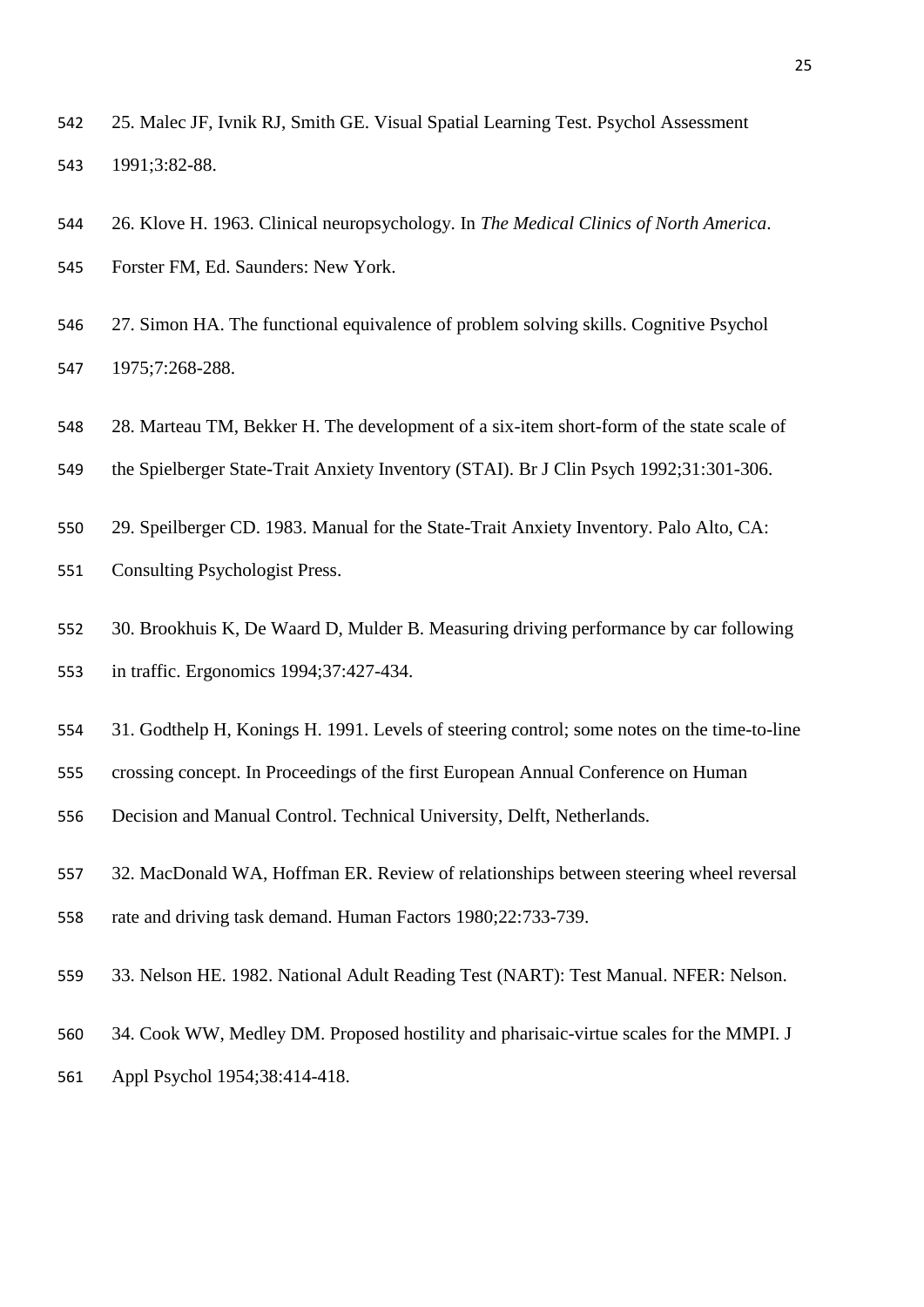35. Lamport DJ, Hoyle E, Lawton CL, Mansfield MW, Dye L. Evidence for a second meal cognitive effect: glycaemic responses to high and low glycaemic index meals are associated with cognitive the following morning. Nutr Neurosci 2011;14: 66-72.

 36. McQuarrie AD, Tsai CL. 1998. Regression and Time Series Model Selection. World Scientific; Singapore.

37. Kean RJ, Lamport DJ, Dodd GF, Freeman JE, Williams CM, Ellis JA, Butler LT, Spencer

JPE. Chronic consumption of flavanone-rich orange juice is associated with cognitive

benefits: an 8-wk, randomized, double-blind, placebo-controlled trial in healthy adults. Am J

Clin Nutr 2015 doi: 10.3945/ajcn.114.088518

38. Rendeiro C, Vauzour D, Rattray M, Waffo-Teguo P, Merillon JM, Butler LT, Williams,

CM, Spencer JPE. Dietary levels of pure flavonoids improve spatial memory performance

and increase hippocampal brain derived neurotrophic factor. PLoS One 2013;28:e63535.

39. Hamer M, Dye L, Mitchell S, Laye S, Saunders C, Boyle N, Schuermans J, Sijben J.

Examining techniques for measuring the effects of nutrients on subjective mental

performance and mood states. Eur J Nutr, *in press* DOI: 10.1007/s00394-015-1143-3.

40. Stein JH, Keevil JG, Wiebe DA, Aeschlimann S, Folts JD. Purple grape juice imporves

endothelial function and reduces susceptibility of LDL cholesterol to oxidation in patients

with coronary artery disease. Circulation 1999;100:1050-1055.

 41. Chou EJ, Keevil JG, Aeschlimann S, Wiebe DA, Folts JD, Stein JH. Effect of ingestion of purple grape juice on endothelial function in patients with coronary heart disease. Am J Cardiol 2001;88:553-555.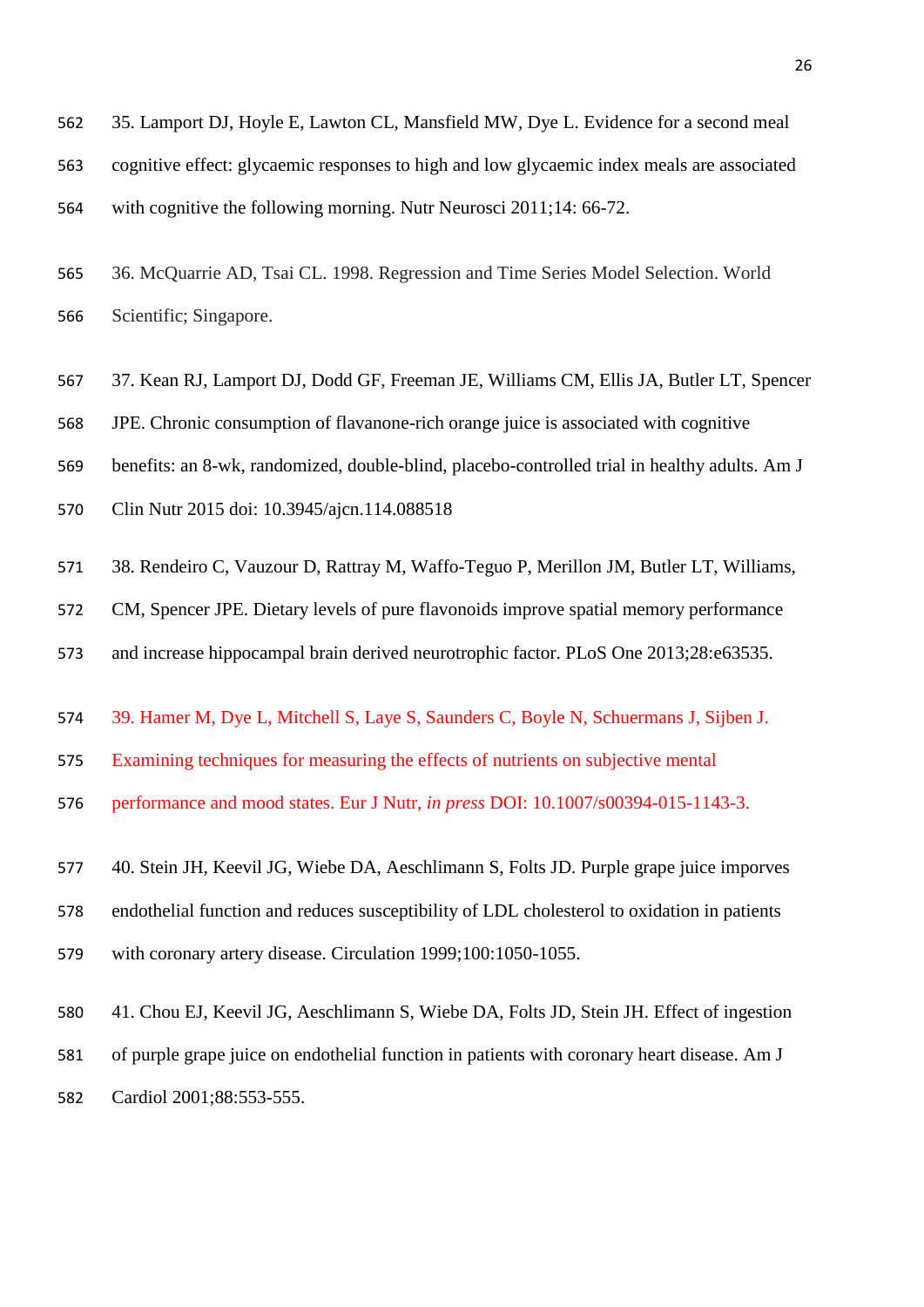|                                      | All participants |                  | <b>Participants undertaking</b> |                  |  |  |
|--------------------------------------|------------------|------------------|---------------------------------|------------------|--|--|
|                                      |                  |                  | the driving performance         |                  |  |  |
|                                      |                  |                  | task                            |                  |  |  |
|                                      | ITT <sup>1</sup> | <b>Completed</b> | ITT <sup>1</sup>                | <b>Completed</b> |  |  |
|                                      | $n=25$           | $n=19$           | $n=16$                          | $n=10$           |  |  |
| Age (yrs)                            | 43.2(0.6)        | 42.8(.7)         | 42.6(.7)                        | 42.5(.9)         |  |  |
| Weight (kg)                          | 67.5(1.9)        | 68.4(2.3)        | 68.8(2.5)                       | 72.2(3.8)        |  |  |
| Height $(m)$                         | 1.7(01)          | 1.7(02)          | 1.7(02)                         | 1.7(02)          |  |  |
| BMI $(kg/m^2)$                       | 24.6(.5)         | 24.4(.5)         | 24.8(.6)                        | 25(.7)           |  |  |
| Systolic BP (mmHg)                   | 127.7(2.1)       | 127.9(2.8)       | 129.4(2.6)                      | 127.7(2.9)       |  |  |
| Diastolic BP (mmHg)                  | 82.6(2.7)        | 82.6(3.5)        | 86.2(3.5)                       | 82.6(3.6)        |  |  |
| NART <sup>2</sup> (max 50)           | 37.4(1.6)        | 38.6(1.7)        | 35.7(2.2)                       | 37.4(3.1)        |  |  |
| Stress $(PSS^3)$                     | 14.9(1)          | 15.3(1.2)        | 14.1(1.3)                       | 15(1.8)          |  |  |
| <b>Cook-Medley Hostility</b>         | 14.9(1.5)        | 13.8(1.8)        | 15.3(2)                         | 16.4(2.9)        |  |  |
| Train Anxiety (STAI-Y2) <sup>4</sup> | 41.8(1.8)        | 41.5(2.3)        | 41.6(2.4)                       | 42(3.5)          |  |  |
| Eating Behaviour (EAT-               | 5.1(1.1)         | 5.6(1.4)         | 5.2(1.5)                        | 5.3(2.3)         |  |  |
| $26)^5$                              |                  |                  |                                 |                  |  |  |
| Pre-teen children (n)                | 1.6(.2)          | 1.6(.2)          | 1.5(0.2)                        | 1.5(.2)          |  |  |

1Intention to treat: This includes participants who withdrew during arm two

585 2National Adult Reading Test

586 <sup>3Perceived</sup> Stress Scale

4Spielberger State-Trait Anxiety Inventory 587

588 5Eating Attitudes Test

589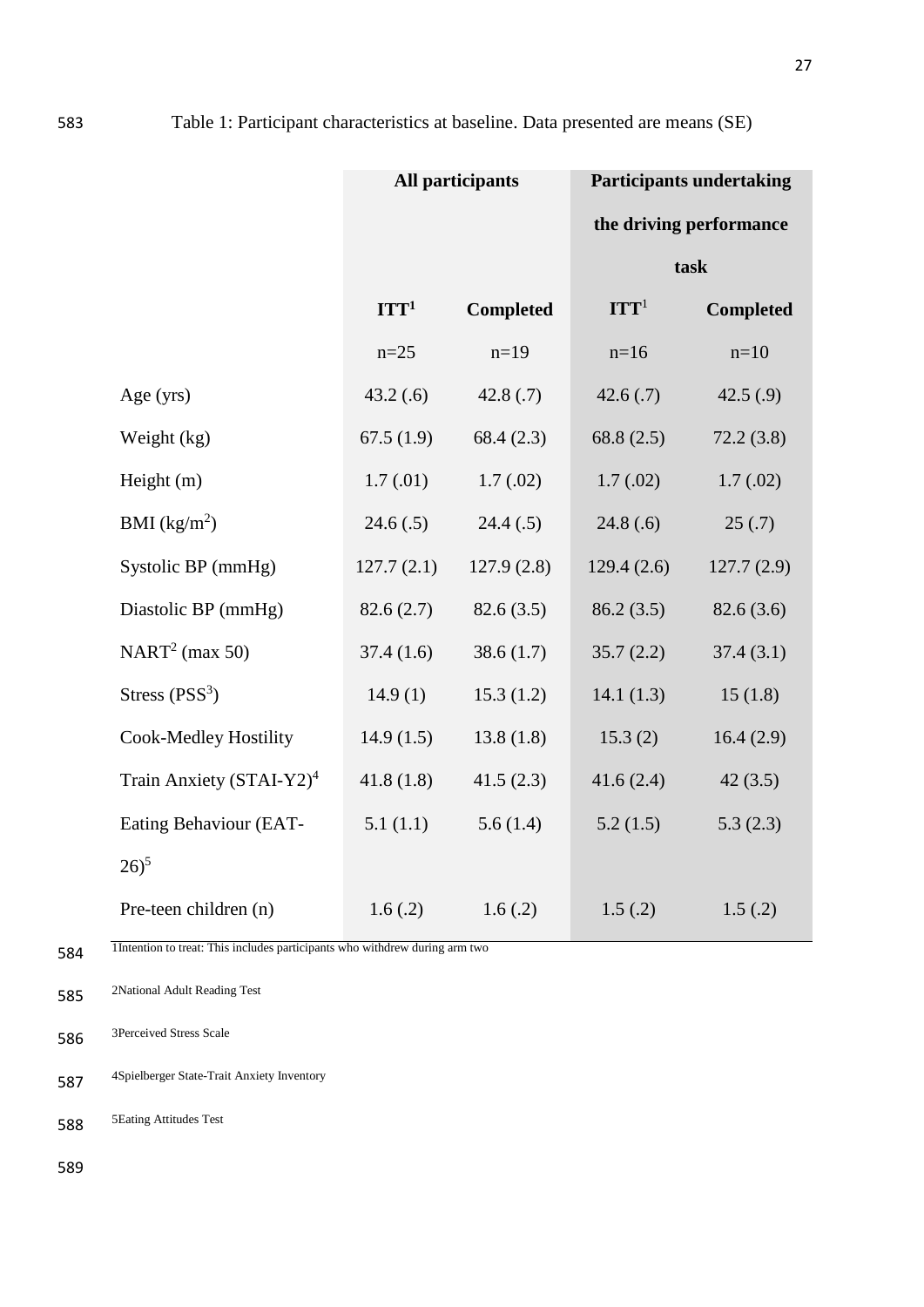Table 2: Scores for each cognitive test outcome, driving performance and blood pressure at each test visit by condition. Data presented are

means (SE)

| Outcome                                 | Placebo   | Placebo six | Placebo    | CGJ       | CGJ six   | CGJ twelve | Significance and             |
|-----------------------------------------|-----------|-------------|------------|-----------|-----------|------------|------------------------------|
|                                         | baseline  | wks         | twelve wks | baseline  | wks       | wks        | effect observed              |
|                                         | $(n=25)$  | $(n=24)$    | $(n=24)$   | $(n=23)$  | $(n=23)$  | $(n=20)$   | (all $p<0.05$ )              |
| $VVLT1$ immediate recall (sum A1-A3)    | 33.8(1.1) | 34.8(1.3)   | 35.4(1.3)  | 34(1.3)   | 36.2(1.2) | 36.2(1.6)  | <b>Condition*Study Phase</b> |
| VVLT retroactive interference $(\%)^2$  | 19.9(3.1) | 13.6(2.5)   | 15.9(4.7)  | 12.6(2.9) | 11.6(2.3) | 15.8(6)    |                              |
| VVLT proactive interference $(\%)^3$    | 8.7(7.6)  | 2.6(5.4)    | 13.3(5)    | 3.9(6.9)  | 16.6(5.9) | 18.2(5.8)  |                              |
| VVLT delayed recall (max 16)            | 10.6(0.5) | 11.6(0.5)   | 11.6(0.6)  | 11.3(0.6) | 11.9(0.5) | 11.8(0.7)  |                              |
| $VSLT4$ immediate recall (sum 3 trials) | 12.4(1.2) | 12.4(1)     | 13(1.1)    | 11.3(1.1) | 12.2(1.3) | 14.1(1.2)  | Condition                    |
| VSLT delayed recall (max 7)             | 4.6(0.4)  | 5.1(0.4)    | 4.7(0.5)   | 4.7(0.4)  | 5(0.5)    | 5.5(0.4)   | <b>Study Phase</b>           |
| RVIP <sup>5</sup> correct (max 60)      | 27.5(2.2) | 29.4(2.7)   | 29(2.4)    | 27.6(2.6) | 29.3(2.4) | 29.9(2.8)  |                              |
| <b>RVIP</b> false positives             | 7.3(1.2)  | 6.3(1.6)    | 7.3(1.4)   | 8.5(1.6)  | 7.5(1.2)  | 6.2(1)     | $\overline{\phantom{a}}$     |
| RVIP reaction time (ms)                 | 458 (12)  | 457(18)     | 452(14)    | 454(16)   | 459(13)   | 461(16)    | $\equiv$                     |
| Grooved peg board completion time (sec) | 62.6(2.3) | 60(2.1)     | 60.6(2)    | 61.2(2.5) | 61(2.1)   | 59.3(2.1)  | <b>Condition*Study Phase</b> |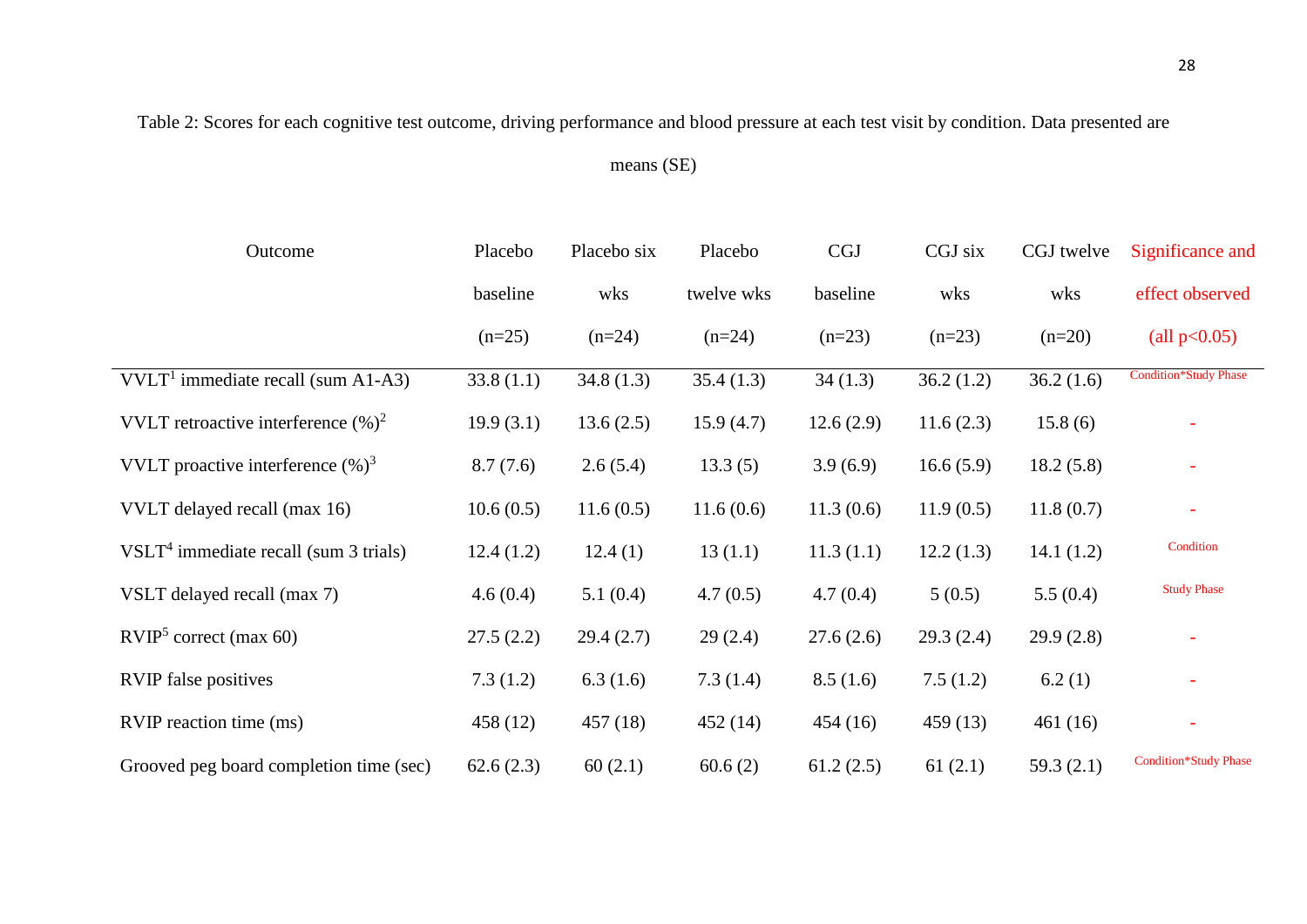| Tower of Hanoi errors                                   | 5.6(1.4)    | 5.1(1.1)    | 4.5(1)      | 4.4(0.7)    | 5.5(1)      | 4.1(0.6)    | <b>Study Phase</b>           |
|---------------------------------------------------------|-------------|-------------|-------------|-------------|-------------|-------------|------------------------------|
| Tower of Hanoi completion time (secs)                   | 246(22)     | 240(17)     | 213(11)     | 224(11)     | 240(25)     | 210(11)     | <b>Condition*Study Phase</b> |
| Driving coherence <sup>6</sup>                          | 0.97(0.009) | 0.95(0.011) | 0.95(0.008) | 0.97(0.009) | 0.97(0.016) | 0.97(0.013) | Condition                    |
| Driving phase shift $(\text{secs})^7$                   | 4(0.5)      | 4.5(0.8)    | 3.9(0.6)    | 3.7(0.7)    | 3.6(0.4)    | 3.3(0.5)    | Condition $(p=0.06)$         |
| Driving modulus <sup>8</sup>                            | 1.13(0.04)  | 1.09(0.05)  | 1.09(0.04)  | 1.1(0.03)   | 1.13(0.02)  | 1.14(0.02)  | <b>Study Phase</b>           |
| Driving lane position deviation <sup>9</sup>            | 0.19(0.01)  | 0.18(0.009) | 0.18(0.01)  | 0.18(0.011) | 0.19(0.014) | 0.18(0.012) |                              |
| Driving exposure to lane departure <sup>10</sup> $(\%)$ | 30.5(1.1)   | 32.6(1.7)   | 31.4(1.1)   | 30.7(1)     | 31.3(1.3)   | 31.1(1.5)   | $\overline{\phantom{0}}$     |
| Driving steering reversals (per minute) <sup>11</sup>   | 26.5(2.8)   | 24.9(1.9)   | 25.4(2.4)   | 26(2.2)     | 23.8(1.8)   | 26.4(2.5)   | <b>Condition*Study Phase</b> |
| Driving high frequency steering $12$                    | 0.25(0.01)  | 0.25(0.01)  | 0.25(0.012) | 0.25(0.012) | 0.25(0.009) | 0.24(0.008) | $\overline{\phantom{a}}$     |
| Systolic blood pressure (mmHg)                          | 122(2.2)    | 117(3.3)    | 120(3.2)    | 120(2.2)    | 124(3)      | 119(3.2)    | $\overline{\phantom{a}}$     |
| Diastolic blood pressure (mmHg)                         | 77(1.7)     | 78 (2.8)    | 79(3)       | 81 (1.9)    | 82(2.9)     | 76(2.7)     |                              |

1 Visual Verbal Learning Test; 2 (number of words recalled at trial A3 – words recalled at A4) as a percentage of the number of words recalled at A3; 3 (number of words recalled at trial A1 – words recalled at B1) as a percentage of the number of words recalled at A1; 4 Visual Spatial Learning Test, 5 Rapid Visual Information Processing; 6 Coherence is a correlation between the speed cycle of the participant and the lead vehicle ranging from zero (no coherence between the two cycles) to one (perfect coherence); 7 Phase shift measures the delay between the change in the lead vehicle's speed and the subsequent response by the participant. A lower score indicates better performance; 8 If the participant overreacts to the lead vehicle's speed changes, the modulus will be larger than one; 9 Standard deviation of the lane position; 10 Exposure to imminent lane departure also known as time to line cross (TETtLC2); 11 Driving steering reversals (STREV was the number of changes in steering wheel direction per minute); 12 Driving high frequency steering (HFS) is a proportion of high frequency steering over all steering activity expressed in the frequency domain.